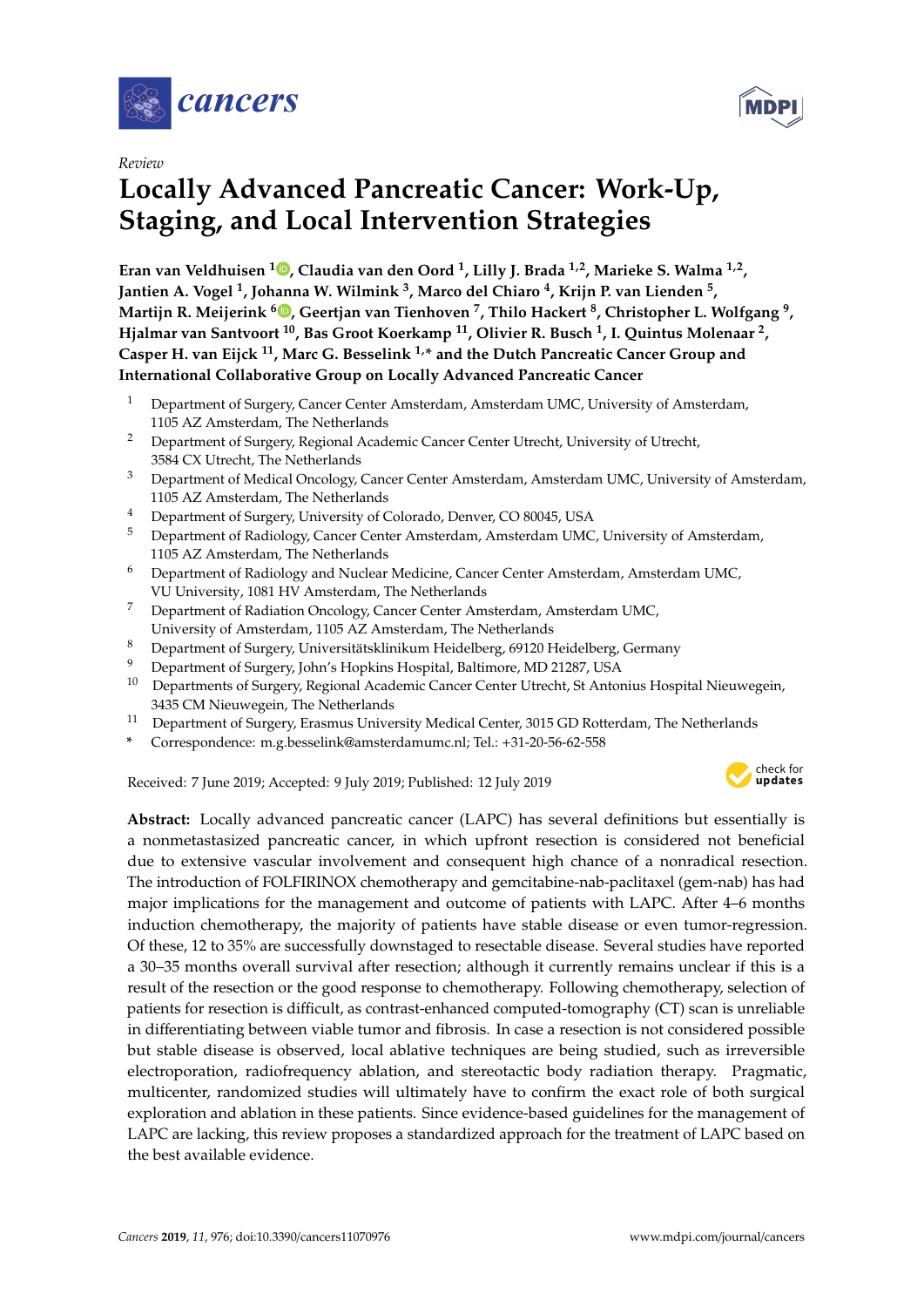**Keywords:** locally advanced pancreatic cancer; FOLFIRINOX; explorative laparotomy; ablation; resection

#### **1. Introduction**

Pancreatic cancer is diagnosed some 340,000 times per year globally [\[1\]](#page-11-0) and carries a 5 year cumulative survival of 5–10% [\[2\]](#page-11-1). Only 15–20% of patients have resectable pancreatic cancer at diagnosis and are treated with a combination of surgery and (neo)adjuvant chemotherapy. The remaining patients present with either metastatic disease (40–50%) or locally advanced, nonresectable pancreatic cancer (LAPC) due to local but extensive vascular involvement (30–40%) [\[3,](#page-11-2)[4\]](#page-11-3).

In the past decade, there have been several developments in the treatment of LAPC. First, the introduction of FOLFIRINOX (a combination therapy of leucovorin, 5-fluorouracil, irinotecan, and oxaliplatin), which on itself has led to an improvement of median overall survival from 9 to 16 months [\[5\]](#page-11-4), and also to the possibility to convert LAPC to resectable disease in 10–35% of patients [\[6–](#page-11-5)[8\]](#page-12-0). Although randomized trials are needed to confirm the benefit of surgery after FOLFIRINOX, several nonrandomized cohort studies reported a survival of 30–34 months from diagnosis for patients undergoing resection after FOLFIRINOX [\[9\]](#page-12-1).

Determining resectability with cross-sectional imaging after FOLFIRINOX chemotherapy is, however, often troublesome [\[10\]](#page-12-2). Typically, computed tomography (CT) imaging will not accurately differentiate the edges of viable tumor tissue after FOLFIRINOX treatment. Due to the uncertainty in determining resectability, some authors advise to perform a surgical exploration in all patients without progression, according to the response evaluation criteria in solid tumors (RECIST) after FOLFIRINOX [\[11\]](#page-12-3). Nevertheless, a large number of patients will still be unresectable during surgical exploration, due to either local extent or metastases, and consequently undergo futile surgery.

Stable disease or regression (i.e., partial response) after FOLFIRINOX gives an opportunity to investigate whether further improvement is possible with local treatments, with a lower risk of performing futile interventions in patients who progress rapidly or develop metastases. This has prompted interest in both surgery and local ablative techniques in LAPC, such as irreversible electroporation (IRE), radiofrequency ablation (RFA), and stereotactic body radiation therapy (SBRT). Previous studies have shown that IRE, RFA, and SBRT are feasible techniques for the treatment of LAPC, with mostly acceptable morbidity [\[12\]](#page-12-4) and a reported median overall survival of 23 months [\[13\]](#page-12-5). Hence, a multimodality approach for LAPC where patients initially are treated with chemotherapy and, in case of RECIST nonprogressive disease, proceed to an explorative laparotomy with the intention to resect or perform a local ablation when a resection is not feasible could be of major interest. The intraoperative decision to perform a resection or local ablation is, however, often difficult given the extent of both viable tumor and remaining fibrosis [\[10\]](#page-12-2). Surgical experience, as well as a dedicated team including specialists from pathology, interventional and diagnostic radiology, oncology, and radiotherapy within a high-volume setting appears essential for the optimal treatment of LAPC [\[14\]](#page-12-6).

This paper describes a standardized approach for the treatment of LAPC based on the current available evidence. The authors of this review represent several clinical groups, of whom all have performed studies on resection and/or local ablation after FOLFIRINOX for LAPC. Although this is a rapidly developing field with multiple studies still ongoing, we feel it is important to present our experience, as many clinicians worldwide are confronted with patients with "nonprogressive" LAPC after induction therapy. A future international evidence-based guideline on LAPC would be a valuable next step.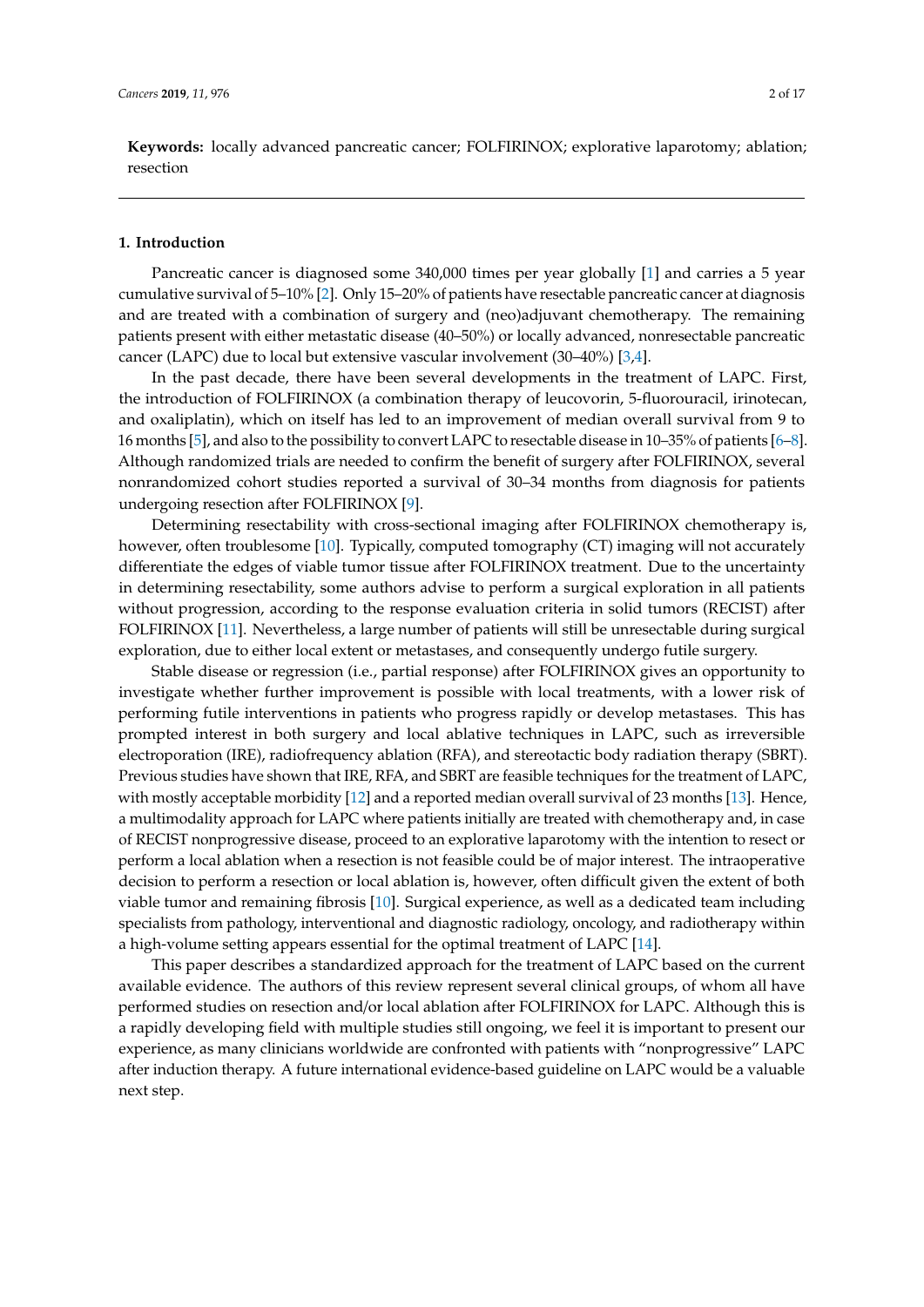#### **2. Materials and Methods**

#### *2.1. Search*

A literature search was performed using the PubMed database to identify studies reporting on the management of patients with LAPC following induction chemotherapy until January 2019 (see Appendix [A](#page-11-6) for the search strategy)). In addition, the reference lists of all identified papers were searched manually to identify additional relevant studies. See Appendix [A](#page-11-6) for the full search strategy.

## *2.2. Eligibility Criteria*

Cohort studies (i.e., prospective and retrospective) and randomized trials published over the last 10 years in the English language were eligible for inclusion if they reported on the staging, work-up, and/or surgical management of patients with LAPC following induction chemotherapy.

## *2.3. Data Extraction*

Data were extracted on patient demographics, study design, work-up, chemotherapy administration, clinical staging, biliary drainage, and surgical management.

## **3. Results**

#### *3.1. Clinical Staging*

Staging of pancreatic cancer is usually performed using high quality CT imaging according to the National Comprehensive Cancer Network (NCCN) criteria [\[15\]](#page-12-7), but may vary depending on local standards. According to the NCCN criteria, LAPC is defined as a pancreatic adenocarcinoma without overt distant metastases, with >180° involvement of the hepatic artery, superior mesenteric artery and/or celiac trunk, or unreconstructible involvement of the porto-mesenteric vein. Prior to any treatment, the diagnosis of LAPC should be confirmed using histopathological examination. This can be obtained using endoscopic ultrasound (EUS) or percutaneous using CT guidance [\[16](#page-12-8)[,17\]](#page-12-9).

For pancreatic cancer, carbohydrate antigen 19-9 (CA 19-9) is currently the only biomarker which is approved by the US Food and Drug Administration. Although not specific for pancreatic cancer, it is currently considered the most favorable biomarker for pancreatic cancer management and treatment evaluation [\[18\]](#page-12-10). CA 19-9 should therefore be assessed at baseline, prior (i.e., after adequate biliary drainage) and after induction chemotherapy, as previous studies have suggested that a decrease in CA 19-9 following (systemic) treatment is a useful marker for treatment success [\[19\]](#page-12-11). It is important to assess CA 19-9 prior to induction chemotherapy, after successful biliary drainage, as the level may be influenced by obstructive jaundice [\[20\]](#page-12-12). Of note, approximately 5–10% of patients with pancreatic cancer do not produce CA 19-9 due to a genetic mutation in the gene for the Lewis antigen [\[20\]](#page-12-12). In addition to CA 19-9, other promising biomarkers such as micro-RNAs and circulating tumor DNA are being studied to more accurately predict treatment response in (locally advanced) pancreatic cancer [\[21,](#page-12-13)[22\]](#page-12-14).

#### *3.2. Diagnostic Laparoscopy*

The timing of laparoscopy is topic to some debate. Some centers prefer to perform a diagnostic laparoscopy prior to start of chemotherapy to optimally stage and inform patients. This procedure can be combined with the placement of a mediport, to facilitate intravenous chemotherapy administration. A diagnostic laparoscopy can also be performed prior to surgical exploration or prior to local ablative therapy. The disadvantage of the late laparoscopy is that small liver or other lesions, which reacted well to chemotherapy could not be detected anymore, which leads to inadequate staging.

A diagnostic laparoscopy is useful since 20–30% of patients with LAPC will have occult peritoneal metastases [\[23,](#page-13-0)[24\]](#page-13-1). In these patients, local ablative therapy (aiming for local control) is less likely to be beneficial, because most patients will die from peritoneal or liver disease. During laparoscopy,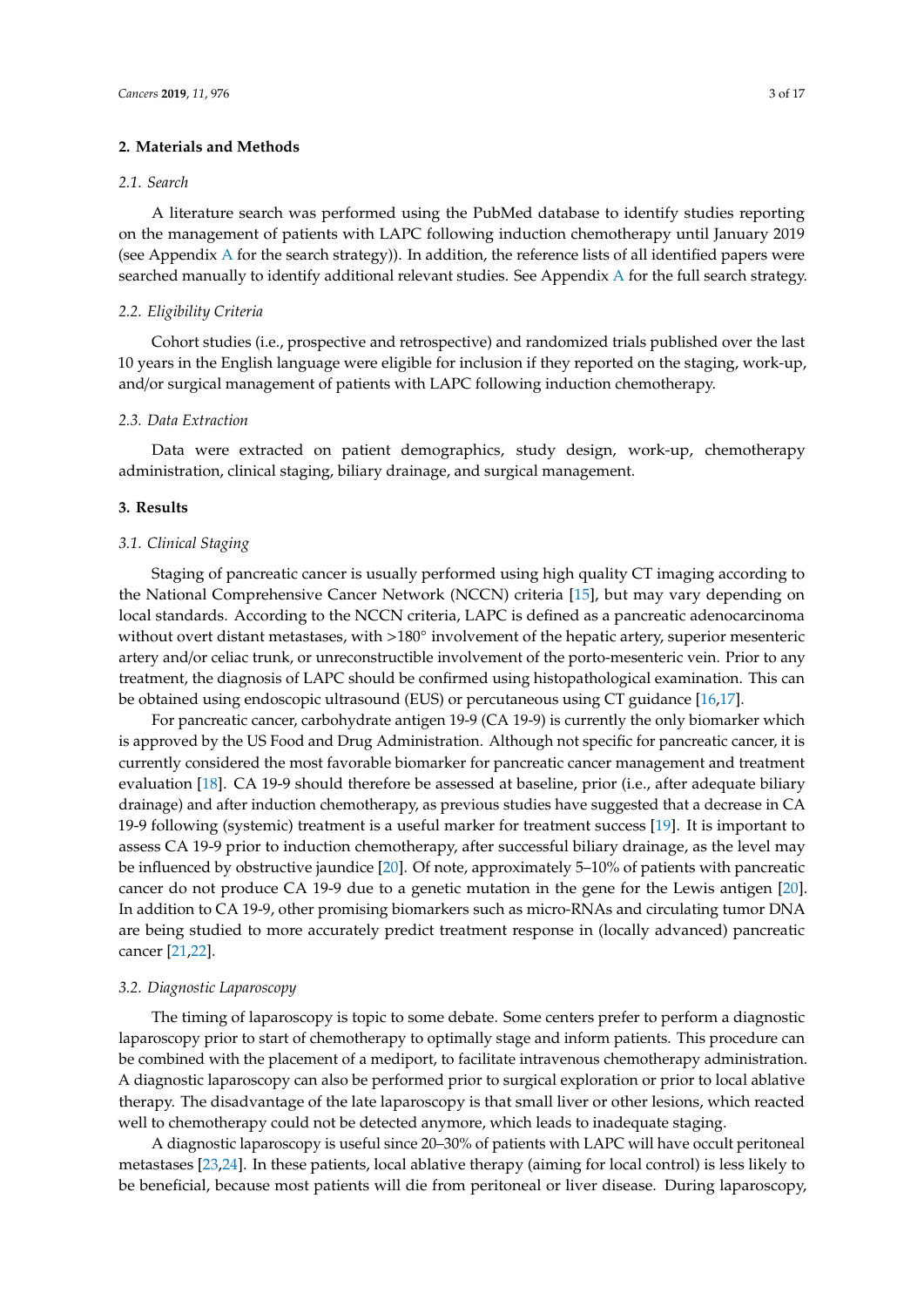the peritoneum, the liver, and lesser omentum are inspected [\[25\]](#page-13-2). Suspect lesions should be biopsied and pathologically assessed for tumor metastasis.

In patients where a resection is considered after induction therapy, most surgeons perform also a diagnostic laparoscopy directly prior to resection, however no data are available about the yield of this procedure.

#### *3.3. Biliary Drainage*

FOLFIRINOX chemotherapy requires a serum bilirubin level below 1.5 times the upper limit of normal. Therefore, patients should have adequate biliary drainage, preferably via a self-expanding metal stent. It has been demonstrated that patients with metal stents are better palliated and have fewer complications such as stent occlusion or migration when compared with plastic stents [\[26\]](#page-13-3). These stents can easily be replaced for plastic stents if required for ablation or removed during surgery. Percutaneous biliary drainage (PBD) can be performed as an alternative to stenting, but should only be considered if endoscopic stenting is deemed not feasible [\[27\]](#page-13-4). In case endoscopic drainage and PBD fail, a surgical biliary bypass (i.e., hepato-jejunostomy) can be considered. However, in the current era of metal stents, a surgical hepato-jejunostomy is required only in a minority of patients.

#### *3.4. Induction Chemotherapy*

FOLFIRINOX therapy is reserved for patients with good performance status (World Health Organization performance score 0–1) and adequate biliary drainage. According to the NCCN criteria [\[15\]](#page-12-7), induction chemotherapy is advised for 8–12 cycles (4–6 months), which consists of a 2 weekly schedule of 2 h intravenous infusion of oxaliplatin 85 mg/m<sup>2</sup>, followed by a 2 h intravenous infusion of folinic acid 400 mg/m<sup>2</sup> concomitantly with 90 min of intravenous infusion of irinotecan 180 mg/m<sup>2</sup>, subsequently followed by 5-FU 400 mg/m<sup>2</sup> as a bolus and 2400 mg/m<sup>2</sup> as a 46 h continuous intravenous infusion, with ondansetron and dexamethasone with each cycle as routinely emesis prophylaxis [\[28\]](#page-13-5). Consensus on the optimal period of induction chemotherapy is lacking. Most centers would advise a period of 4–6 months [\[6\]](#page-11-5). During FOLFIRINOX treatment, serum platelets, neutrophil count, liver and renal function should regularly be monitored. Dose reductions are allowed and very common in case of toxicity or at the patient's request, since previous studies have suggested that the effects of FOLFIRINOX seem maintained even after nearly routine dose reductions [\[5,](#page-11-4)[29\]](#page-13-6). Preferably, the doses of irinotecan or oxaliplatin are reduced with 25–50% of the original doses, or the 5-FU bolus is omitted. Granulocyte colony-stimulating factor (G-CSF) can be administered to prevent neutropenia [\[28\]](#page-13-5).

In patients who are expected not to tolerate FOLFIRINOX or who progress under this treatment, gemcitabine-nab-paclitaxel (gem-nab) is generally advised [\[30\]](#page-13-7). However, some centers prefer gem-nab as first-line treatment over FOLFIRINOX, as this regimen is generally better tolerated [\[31\]](#page-13-8). Although randomized trials comparing FOLFIRINOX with gem-nab are lacking, a comparative study comprising 193 patients suggested that survival after FOLFIRINOX is superior to after gem-nab [\[32\]](#page-13-9). The multicenter, randomized NEOLAP trial will aim to validate these findings (Table [1\)](#page-4-0). The regimen of nab-paclitaxel consists of a 30 to 40 min intravenous infusion of nab-paclitaxel at a dose of 125 mg per square meter, followed by an infusion of gemcitabine at a dose of 1000 mg per square meter, on days 1, 8, and 15, every 4 weeks.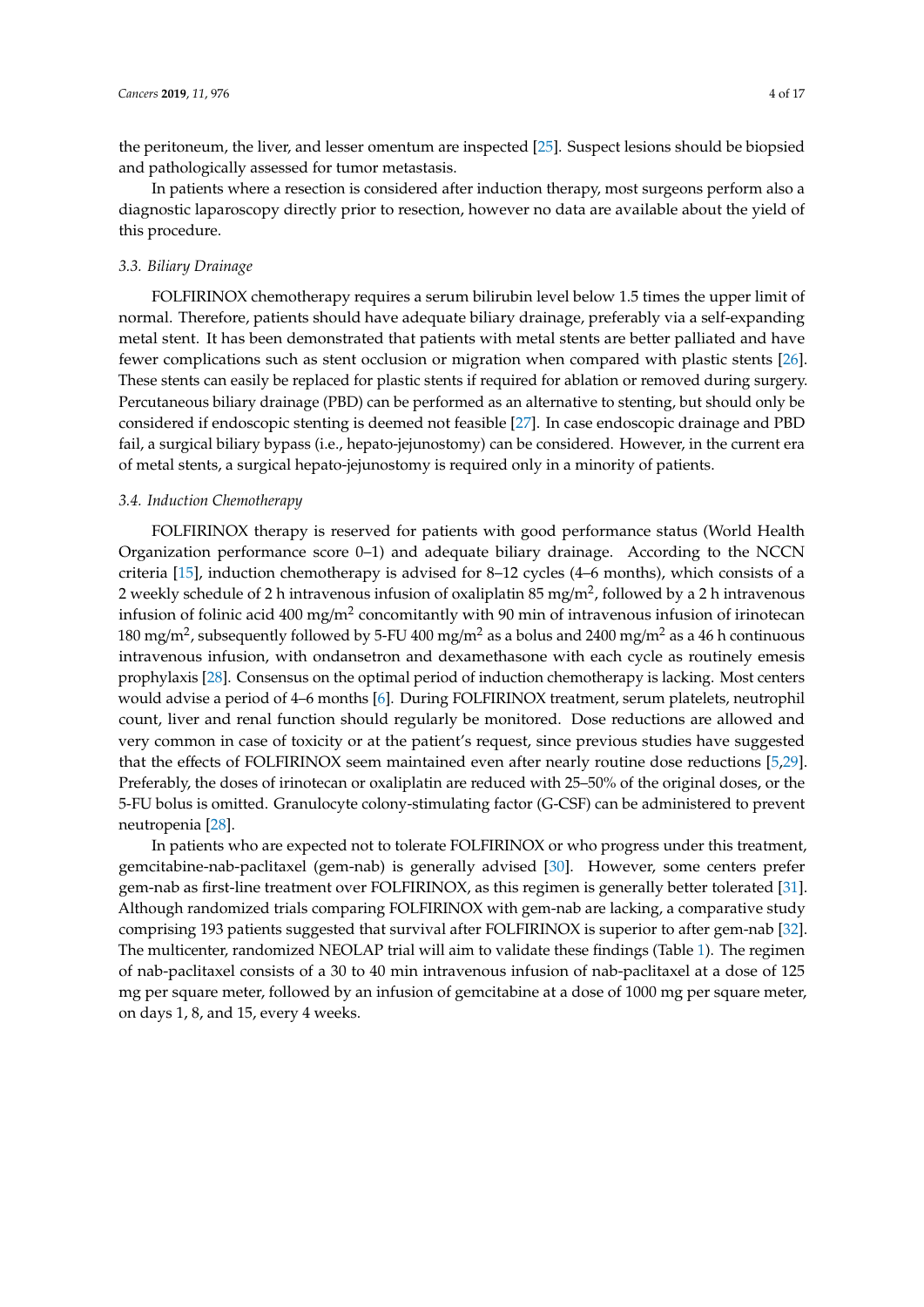| <b>Registry Number</b> | Acronym          | Phase        | Control                    | <b>Interventions</b>                              | Primary<br>Outcome | Sample-Size | Centers     | Country                                                    |
|------------------------|------------------|--------------|----------------------------|---------------------------------------------------|--------------------|-------------|-------------|------------------------------------------------------------|
| NCT01827553 [33]       | CONKO-007        | Ш            | Chemotherapy alone         | Chemoradiation +<br>chemotherapy                  | <b>OS</b>          | 830         | Multicenter | Germany                                                    |
| NCT02125136 [34]       | <b>NEOLAP</b>    | П            | Gemcitabine-nab-paclitaxel | <b>FOLFIRINOX</b>                                 | Resectability      | 168         | Multicenter | Germany                                                    |
| NCT03377491 [35]       | PANOVA-3         | Ш            | Gemcitabine-nab-paclitaxel | Gemcitabine-nab-paclitaxel +<br>$NovoTTF-100L(P)$ | <b>OS</b>          | 556         | Multicenter | Austria, Canada, France, Italy,<br>Spain, Switzerland, USA |
| NCT02806687 [36]       | THERGAP-02       | $\mathbf{I}$ | Gemcitabine                | Gemcitabine + CYL-02<br>injection                 | PFS                | 100         | Multicenter | France                                                     |
| NCT02791503 [37]       | <b>CROSSFIRE</b> | Ш            | Chemotherapy + SABR        | Chemotherapy + IRE                                | <b>OS</b>          | 138         | Multicenter | The Netherlands                                            |
| NCT01926197 [38]       | PANC0015         | Ш            | mFOLFIRINOX                | $m$ FOLFIRINOX + SBRT                             | PFS                | 172         | Multicenter | Canada, USA                                                |
| NTR5517 [39]           | <b>PELICAN</b>   | Ш            | Chemotherapy only          | Chemotherapy + RFA                                | <b>OS</b>          | 228         | Multicenter | The Netherlands                                            |

**Table 1.** Registered randomized phase II/III trials in locally advanced pancreatic cancer comprising >100 patients.

<span id="page-4-0"></span>Registered active, randomized, phase II/III interventional studies in LAPC (source: [clinicaltrials.gov.](clinicaltrials.gov) and Netherlands Trial Registry, access date 07/01/2019). mFOLFIRINOX: modified FOLFIRINOX; IRE: irreversible electroporation; RFA: radiofrequency ablation; SBRT: stereotactic body radiation therapy; SABR: stereotactic ablative radiotherapy; OS: overall survival; PFS: progression-free survival; LAPC: locally advanced pancreatic cancer.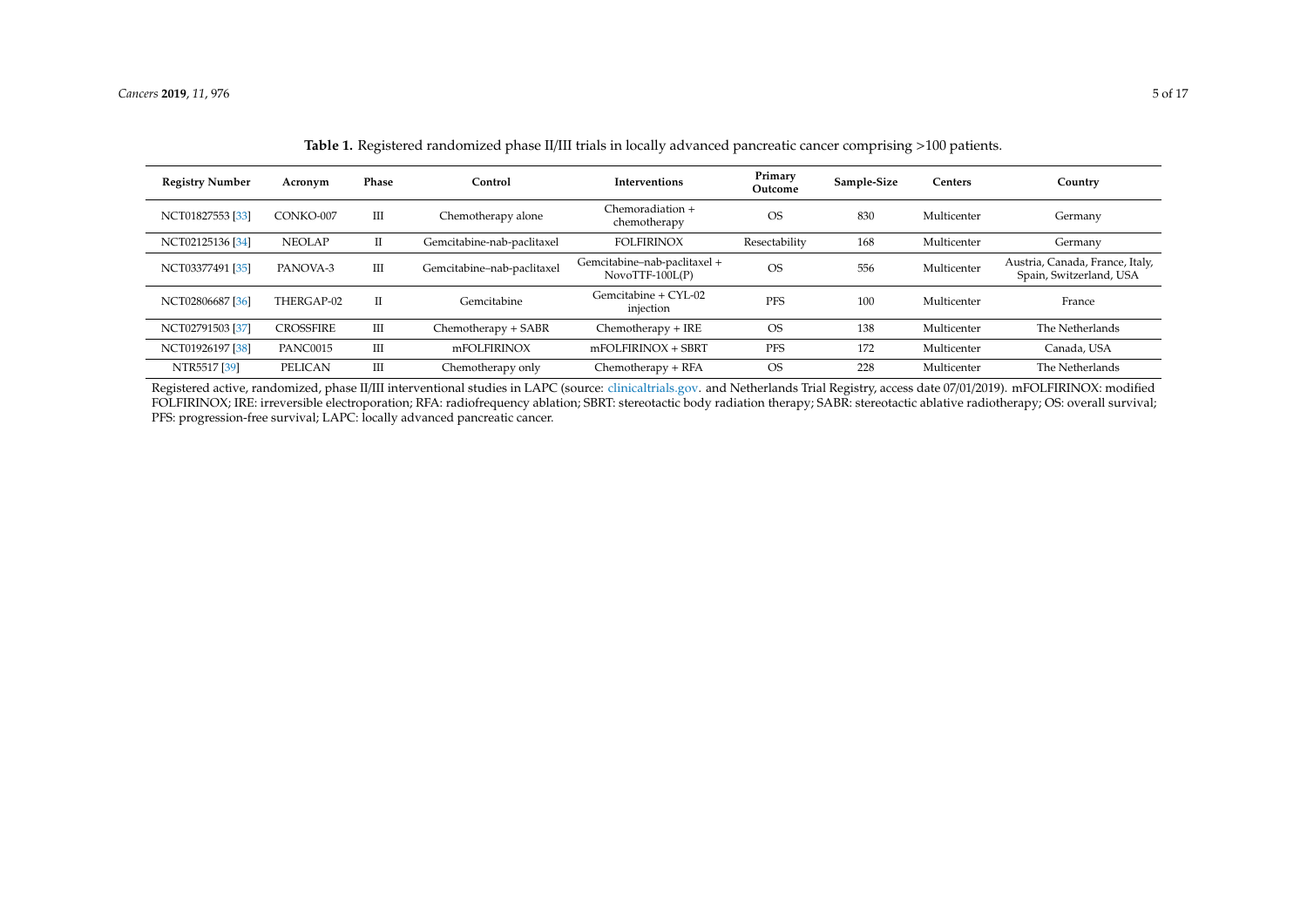#### *3.5. Restaging after Chemotherapy*

After 4–6 months of FOLFIRINOX chemotherapy, restaging is performed according to the RECIST 1.1 criteria upon contrast-enhanced CT imaging (ceCT) [\[11\]](#page-12-3). According to the RECIST definitions; RECIST progression requires at least a 20% increase in the sum of the tumor diameters in three directions (and an absolute increase >5 mm) or the occurrence of new lesions. RECIST partial response (i.e., regression) requires tumor shrinkage of at least 30%. RECIST stable disease is defined by the absence of progression and regression, respectively. After induction treatment with FOLFIRINOX, RECIST stable disease is mostly observed (60%), followed by RECIST progression in 20–30% and RECIST partial response in 10–20% [\[40\]](#page-13-16). Also, CA 19-9 should be measured at restaging. Several studies have confirmed the importance of serum CA 19-9 assessment before and after chemotherapy [\[41,](#page-13-17)[42\]](#page-14-0). One prospective study found a 90% sensitivity for resection when there was a 30% decrease of CA 19-9 following induction chemotherapy [\[42\]](#page-14-0). An increase in CA 19-9 is a poor prognostic factor. It should probably prohibit surgery and lead to a switch in chemotherapy [\[20](#page-12-12)[,42\]](#page-14-0). Per two months chemotherapy, a high-quality 2-phase (i.e., portal-venous and late arterial) CT chest–abdomen and serum CA 19-9 assessment is advised [\[15\]](#page-12-7).

#### *3.6. Selection for Surgery*

In high-volume centers for pancreatic surgery, explorative laparotomy could be performed in patients with RECIST nonprogressive (stable or regression) disease after 2–4 months chemotherapy to assess the feasibility of a resection. CT imaging may underestimate the response of FOLFIRINOX or gem-nab, because discrimination between fibrosis and viable tumor is impossible [\[10\]](#page-12-2). As a result, a substantial proportion of patients with borderline resectable/LAPC can undergo a radical resection despite persistent apparent vascular tumor abutment or encasement on CT imaging [\[43\]](#page-14-1). However, criteria for resectability of LAPC are not standardized. With the use of more effective neo-adjuvant treatments, more patients with LAPC undergo a radical resection, often with vascular resections [\[44–](#page-14-2)[48\]](#page-14-3).

Some centers, such as the Johns Hopkins Hospital routinely perform SBRT in LAPC patients prior to surgical exploration. This was based on the series of Gemenetzis et al., suggesting that SBRT improves the probability of a radical resection in patients with LAPC and borderline resectable pancreatic cancer after induction FOLFIRINOX chemotherapy [\[49\]](#page-14-4). In addition, this series reported an impressive 10% complete pathological response after eight cycles of FOLFIRINOX and radiotherapy, which was associated with a median overall survival over 60 months [\[49\]](#page-14-4).

## *3.7. Local Ablative Therapy*

Patients with persistent locally advanced disease, who are in good clinical condition (WHO PS 0–1) and RECIST stable disease after 2–4 months chemotherapy can be considered for local ablative treatment if certain criteria are met. Eligibility criteria for the varying modalities are mainly dependent on the tumor orientation in relation to the surrounding structures. The most investigated techniques are SBRT, IRE, and RFA. Although randomized, controlled trials confirming the added value of local ablative modalities are currently lacking, previous cohort series report on a possible survival benefit of local ablation in combination with systemic treatment. Until randomized trials confirm the benefit of these techniques in LAPC, it is strongly advised to perform these treatments only within the setting of clinical trials. In addition to a local effect, there is increasing evidence that local ablative therapies are also capable of inducing a systemic anti-tumor response (i.e., abscopal effect) [\[50–](#page-14-5)[52\]](#page-14-6). This has prompted the interest in combing local ablative modalities with immunotherapy to enhance the immunomodulatory effects of these techniques. Although clinical data are lacking, some translational studies suggest an increased efficacy when combining local ablation with immunotherapy [\[52,](#page-14-6)[53\]](#page-14-7). High-intensity focused ultrasound (HIFU) is not considered in the current review given the limited available data on oncological outcomes, but may be a promising technique with regards to pain relief [\[54\]](#page-14-8).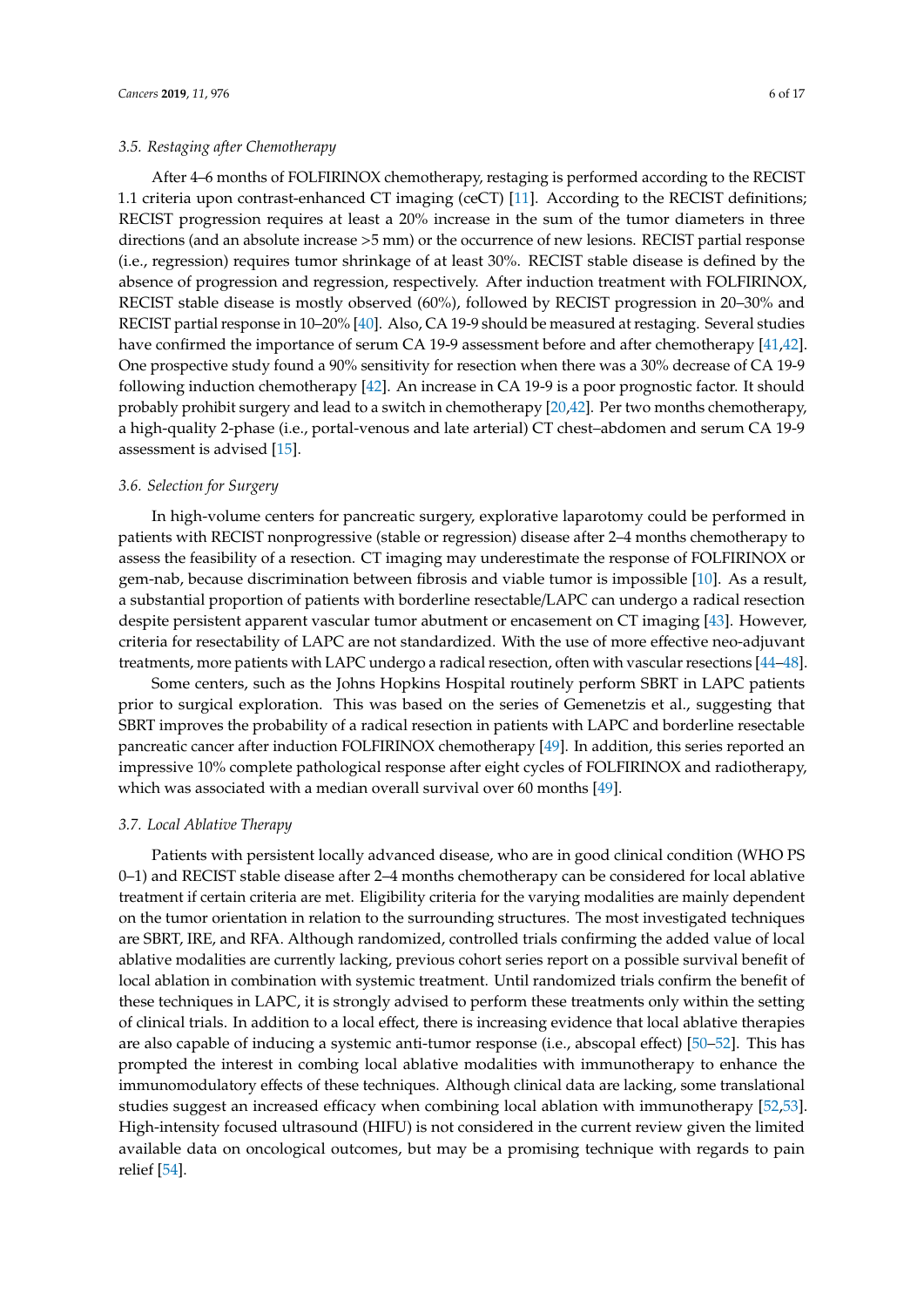## 3.7.1. Irreversible Electroporation (IRE)

The concept of IRE is that tumor cells are destructed by permeabilization of cell membranes through high-voltage electrical pulses [\[55–](#page-14-9)[60\]](#page-15-0). This technique is supposedly nonthermal, and therefore causes apoptosis rather than necrosis [\[61,](#page-15-1)[62\]](#page-15-2). IRE can be performed during open surgical exploration or percutaneous as standalone procedure with CT guidance [\[63,](#page-15-3)[64\]](#page-15-4). For IRE, 2–6 electrodes are typically placed around the tumor, with a maximum spacing of 2.0–2.5 cm, using image guidance. Electric pulses are delivered between the electrode pairs, which disrupt the tumor cells' membranes and hence cause cell death [\[63\]](#page-15-3). Patients with persistent locally advanced disease after chemotherapy who are not candidates for surgical exploration (i.e., complete 360 degrees arterial encasement or extensive involvement of multiple arterial structures) could especially benefit from a less invasive, percutaneous approach [\[64](#page-15-4)[,65\]](#page-15-5). One may consider to perform a staging laparoscopy prior to percutaneous IRE in order to rule out occult metastatic disease, which is present in 15–25% of patients with LAPC after induction systemic treatment [\[24\]](#page-13-1). However, it currently is unknown whether these patients do not benefit from local ablative treatment. There is growing evidence that local ablative modalities such as IRE may induce a systemic anti-tumor response and hence, contribute also to distant disease control [\[52\]](#page-14-6).

Based on case reports, it is advised to exclude patients with a combined severe stenosis of the common hepatic artery and main branch of the portal vein from IRE treatment, given the 10% risk of an acute portal vein occlusion, potentially resulting in liver failure and death [\[40\]](#page-13-16). This also accounts for patients with irreversible bleeding disorders, epilepsy, or any other unstable condition that provokes the inability to undergo general anesthesia. Patients with a past medical history of cardiac disease (i.e., cardiac arrhythmia, implantable cardioverter defibrillator, pacemaker) are preferably not treated with IRE, given the risk of inducing cardiac arrhythmias when applying the electrical pulses.

For IRE, as compared with RFA, the involvement of vital structures is less of an issue [\[66\]](#page-15-6), but the treatment efficacy is hampered by increasing tumor size, and the procedure becomes more challenging with increasing electrode numbers. It is therefore advised to limit IRE to a maximum tumor diameter of 5.0 cm [\[67\]](#page-15-7). Moreover, an experimental study demonstrated that the presence of metal stents does not lead to an increase in thermal damage or the inability to produce a stable current when performing IRE. However, redirection of the electric field can cause insufficient ablations, resulting in a rim of vital tissue surrounding the metal stents [\[68\]](#page-15-8). These conclusions are, however, based on a very limited number of experiments, and therefore as a precaution, removal of the metal stent prior to IRE is preferred, and the same holds for RFA. Previous cohort studies report heterogeneous outcomes, with median overall survival rates varying between 15–32 months when combining IRE with systemic treatment. The current largest available series, comprising 200 patients with LAPC treated with open IRE after induction chemotherapy reports a 24.9 months median overall survival, with an 18.5% complication rate and 2% mortality [\[63\]](#page-15-3). In general, major complications (e.g., portal vein thrombosis, bleeding, duodenal perforation) are reported in 0–30% of patients, with mortality rates ranging between 0–11% [\[69](#page-15-9)[,70\]](#page-15-10).

#### 3.7.2. Radiofrequency Ablation (RFA)

RFA relies primarily on thermal damage to cause coagulative necrosis of tissue. RFA is mostly performed during laparotomy, using duodenal cooling and minimizing the risk of thermal damage to vital structures, but can also be performed percutaneously or using endoscopic ultrasound [\[71\]](#page-15-11). Additionally, small liver or peritoneal metastases can be excluded using laparoscopy immediately prior to laparotomy. Typically, RFA is used for tumor debulking (i.e., cytoreductive treatment) rather than complete ablation, because it requires a safety margin of at least 5 mm from the ablation zone to avoid thermal damage to vital structures [\[72\]](#page-15-12). This technique may therefore be contra-indicated in relatively small tumors with a perivascular growth pattern. According to current literature, RFA is reported as a relatively safe technique, with morbidity varying between 0–28% across studies and an RFA-related 30 day mortality rate of 0–3% [\[70\]](#page-15-10). Current available cohort studies report on a median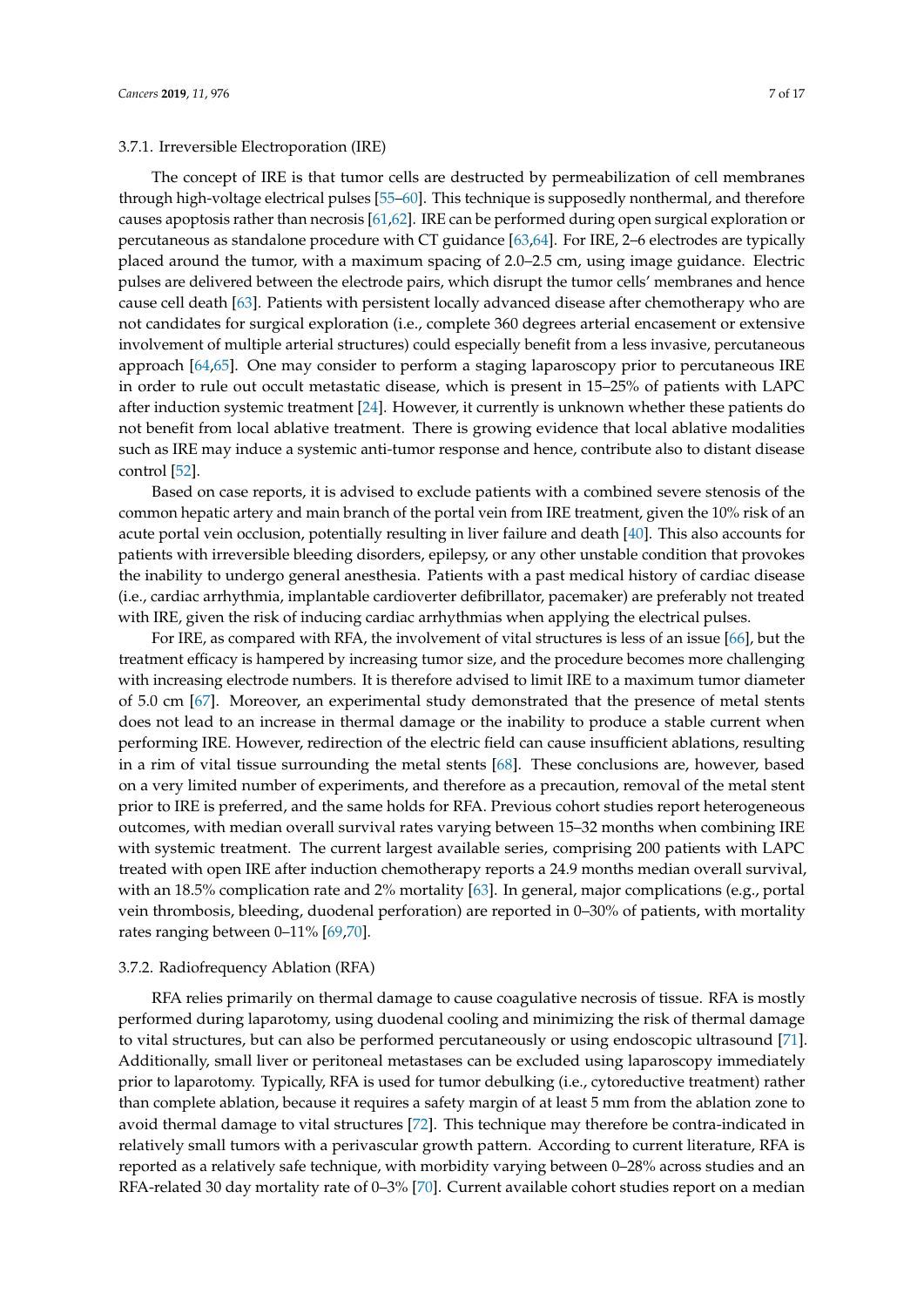overall survival ranging between 19.0 and 25.6 months when combining RFA with chemotherapy [\[70\]](#page-15-10). The results of the ongoing multicenter, randomized controlled PELICAN trial in the Netherlands (NTR5517), which compares chemotherapy and RFA with chemotherapy alone are expected in 2022 [\[73\]](#page-15-13). The PELICAN trial aims to determine whether there is a survival benefit of RFA in patients with nonprogressive LAPC after two months of induction chemotherapy (Table [1\)](#page-4-0).

## 3.7.3. Stereotactic Body Radiation Therapy (SBRT)

SBRT is a noninvasive ablation modality, which uses a hypofractionated, high dose of radiation to achieve cell death [\[74\]](#page-15-14). For SBRT, tumor size does not necessarily hamper treatment efficacy, but careful treatment planning is warranted in the case of small bowel, duodenal, or gastric tumor involvement due to the risk of gastro-intestinal toxicity. Previous studies on the safety and efficacy of SBRT in LAPC report on a 0–28.4% risk of acute complications (i.e., within 3 months after SBRT) and 0–13% late complications (i.e., >3 months after SBRT), with median overall survival ranging between 10–20 months [\[70\]](#page-15-10). For patients at risk of toxicity, fractionated delivery regimens and prophylactic use of proton-pump inhibitors are used to minimize morbidity [\[75\]](#page-15-15). The currently ongoing randomized CROSSFIRE trial in the Netherlands (NCT02791503) compares overall survival between percutaneous IRE and stereotactic radiation therapy in patients with LAPC (Table [1\)](#page-4-0).

When following the above-mentioned criteria, some tumors may particularly be candidates for IRE, SBRT, or RFA, but in some cases, multiple modalities may be feasible. Since there are currently no published phase III randomized controlled trials with IRE, SBRT, or RFA in LAPC (Table [1\)](#page-4-0), the choice of treatment if a patient meets the selection criteria for more than one modality will primarily depend on the experience/preference of the treating physician. It should be noted that no benefit in overall survival has been demonstrated in an RCT for any of the ablative treatments. Therefore, we recommend to perform ablative techniques only in clinical trials.

#### *3.8. Surgical Procedure*

In clinical practice, a staging laparoscopy is frequently performed prior to surgical exploration. In case no metastases are found, a laparotomy is performed whereafter the peritoneum, liver, and abdominal cavity are (once more) assessed for the presence of metastases.

When no metastases are found, a high-quality intra-operative ultrasound (IOUS) may demonstrate more often (borderline) resectable disease compared with ceCT [\[76\]](#page-15-16). IOUS is performed in many centers worldwide before dissection, either by an experienced (interventional) radiologist or by the surgical team. This is commonly an interventional radiologist. For IOUS, state-of-the-art ultrasound hard- and software are necessary. This includes a high-frequency linear probe which is placed directly on the pancreas or on the surface of the stomach for a transgastric approach. Using a structured assessment with ultrasound, the largest tumor diameters in three directions and extent of tumor involvement with the porto-mesenteric vein, celiac trunk, hepatic, and superior mesenteric artery (SMA) are documented.

When IOUS reveals potentially resectable disease in the head of the pancreas, an artery-first approach is usually advised, although numerous approaches are available and may be used as the local situation dictates [\[77\]](#page-16-0). Treitz ligament is mobilized, and the left side of the SMA sheath is exposed. Next, the omental bursa is opened, and a wide Kocher maneuver is performed, and Catell–Braasch maneuver when an SMV/PV reconstruction is required [\[78\]](#page-16-1). The SMA base and right side of the SMA sheath are exposed. From here, an uncinate-first approach [\[79\]](#page-16-2) or other "artery-first approach" to resection can be used. The uncincate-first approach includes a retrograde resection of the pancreatic head, starting with the division of the proximal jejunum, lateralization of the uncinate process to the right side, followed by dissection of the pancreas from the retroperitoneum and the mesenteric root [\[79\]](#page-16-2). For an artery-first approach, the left renal vein can be identified after mobilization of the right colonic flexure and used as a guide to identify the origin of the SMA coming from the aorta [\[80\]](#page-16-3). Frozen sections are taken in case of presumed arterial abutment (e.g., tumor tissue left of the SMA). Suspect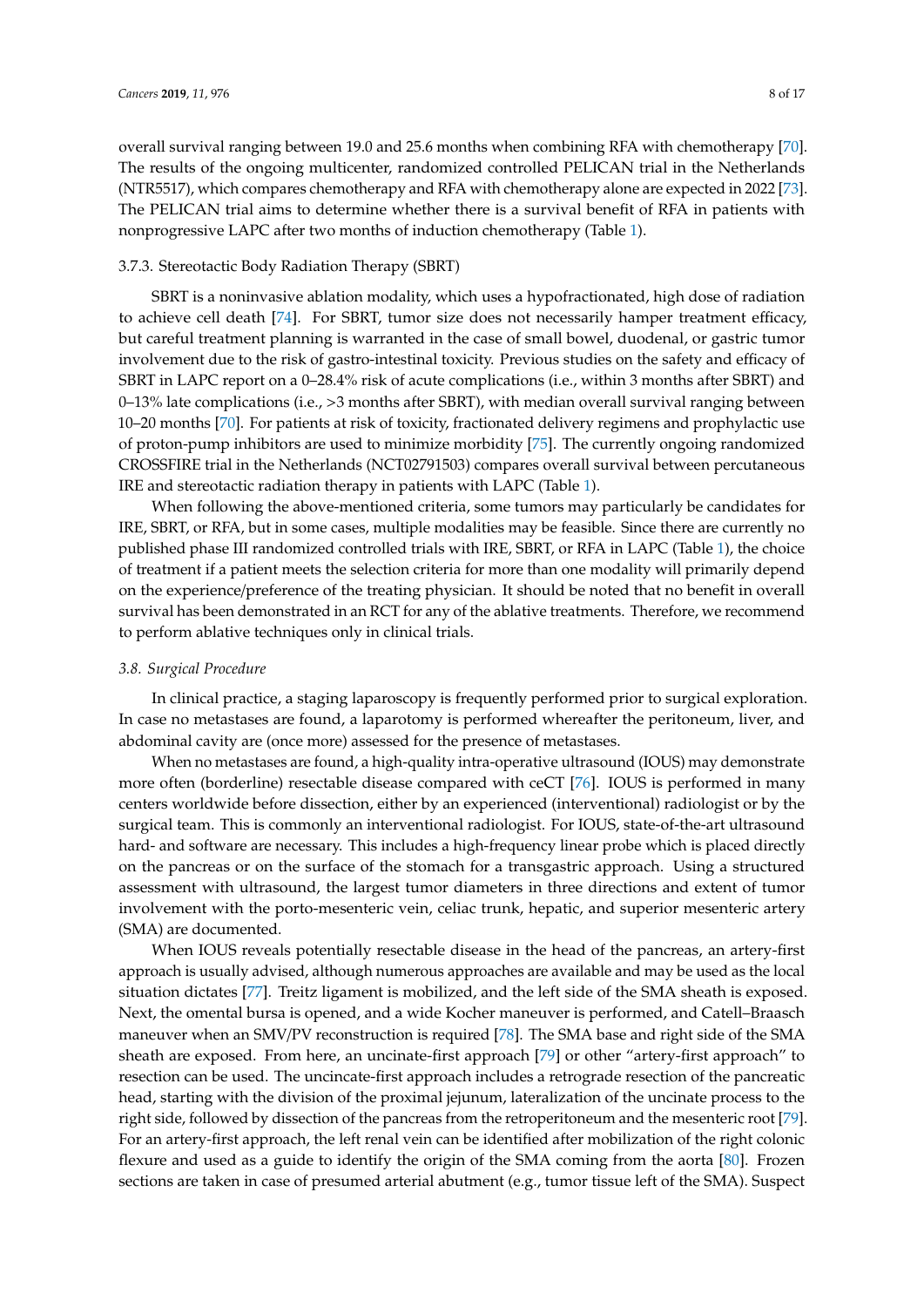aorto-caval lymph nodes are also sent for frozen section to rule out extraregional nodal metastases. *Cancers* **2019**, *11*, x 10 of 17 In case of disseminated disease, a resection or local ablation is considered not to be in the patient's best interest [\[81\]](#page-16-4). For pancreatic head tumors, as mentioned previously, a palliative gastro-enterostomy may be considered in locally advanced patients with (potential) gastric outlet obstruction. (potential) gastric outlet obstruction.

If arterial involvement is <180◦ , a resection can often be performed [\[63\]](#page-15-3). In case of pancreatic If arterial involvement is <180°, a resection can often be performed [63]. In case of pancreatic body cancer with involvement of the celiac trunk, a distal pancreatectomy with celiac artery resection body cancer with involvement of the celiac trunk, a distal pancreatectomy with celiac artery resection (DP-CAR or Appleby procedure) may be performed. We previously described the details of this (DP-CAR or Appleby procedure) may be performed. We previously described the details of this procedure elsewhere [\[82\]](#page-16-5). DP-CAR combined with (neo)adjuvant therapy is associated with an procedure elsewhere [82]. DP-CAR combined with (neo)adjuvant therapy is associated with an 18– 18–19 months overall survival, according to a recent systematic review and retrospective international 19 months overall survival, according to a recent systematic review and retrospective international series [\[83,](#page-16-6)[84\]](#page-16-7). Overall, 10–15% of allcomers may become eligible for a curative-intent resection after induction chemotherapy [\[40\]](#page-13-16). For patients who are fit to undergo FOLFIRINOX chemotherapy, the cumulative proportion of patients undergoing resection after 2–4 months chemotherapy is 25–30% [\[6\]](#page-11-5). cumulative proportion of patients undergoing resection after 2–4 months chemotherapy is 25–30% The surgical procedure for LAPC after induction chemotherapy is summarized in Figure 1. [6]. The surgical procedure for LAPC after induction chemotherapy is summarized in Fi[gu](#page-8-0)re 1.

<span id="page-8-0"></span>

**Figure 1.** Overview of surgical procedure of LAPC after induction chemotherapy. \* Since randomized **Figure 1.** Overview of surgical procedure of LAPC after induction chemotherapy. \* Since randomized studies confirming the efficacy of ablation in LAPC are lacking, patients should preferably be treated studies confirming the efficacy of ablation in LAPC are lacking, patients should preferably be treated<br>within the context of clinical trials; LAPC: locally advanced pancreatic cancer; PPPD: pylorus-preserved pancreatoduodenectomy; TP: total pancreatectomy; DP: distal pancreatectomy; IRE: irreversible electroporation; RFA: radiofrequency ablation.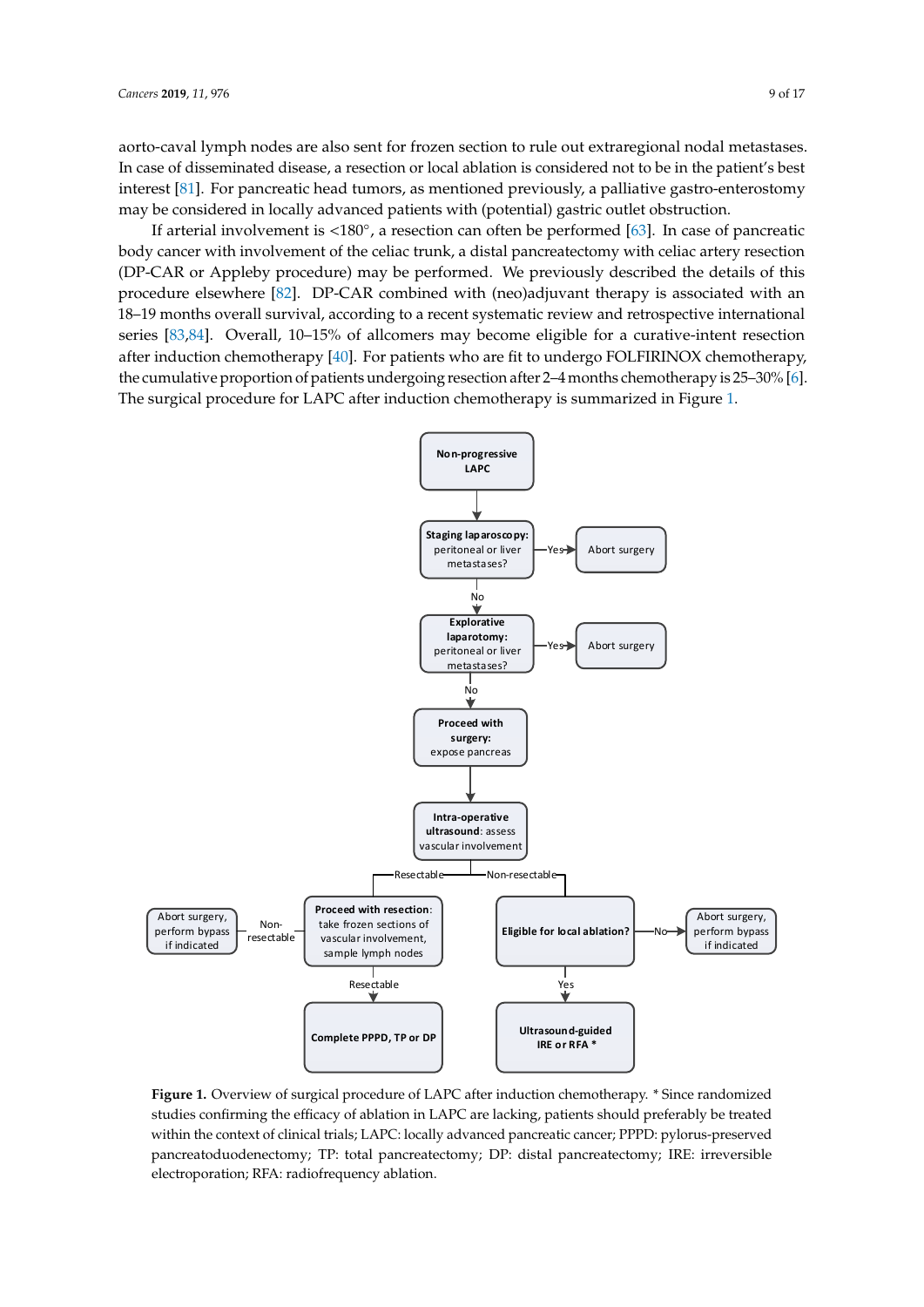#### *3.9. Postoperative Care*

Postoperative care of patients following resection or ablation in LAPC does not differ much from the standard of care following pancreatic surgery. Postoperative imaging may be indicated if patients present with a postoperative fever, severe pain, or increasing inflammatory markers to detect possible complications such as pancreatic fistulae, fluid collections, and bleedings. Standard follow-up consists of three-monthly CT imaging assessment, according to RECIST, and adjuvant chemotherapy, similar to the induction scheme. In this aspect, monitoring of CA 19-9 response may detect early tumor recurrence or disease progression [\[20\]](#page-12-12). Plastic stents are preferably replaced by metal wall stents, if still present. Stent revisions may be needed postoperatively if the patient presents with clinical signs of cholangitis (i.e., obstructive jaundice, fever).

Data on the efficacy of adjuvant chemotherapy after resection or ablation in LAPC are scarce. Most centers complete treatment up to a total of 8-12 cycles of FOLFIRINOX (including preoperative cycles, but strong evidence is lacking. cycles, but strong evidence is lacking.  $\mathcal{M}$  or at total of 8–12 cycles of  $\mathcal{M}$  of  $\mathcal{M}$  of  $\mathcal{M}$  of  $\mathcal{M}$  or  $\mathcal{M}$  of  $\mathcal{M}$  or  $\mathcal{M}$  or  $\mathcal{M}$  or  $\mathcal{M}$  or  $\mathcal{M}$  or  $\mathcal{M}$  or  $\mathcal{M}$  or  $\mathcal{M}$  or  $\mathcal{M}$  or  $\mathcal{M}$  or  $\$ 

<span id="page-9-0"></span>A proposed work-up and treatment plan of LAPC is depicted in Figure [2.](#page-9-0) A proposed work-up and treatment plan of LAPC is depicted in Figure 2.



**Figure 2.** Proposed work-up and treatment plan of LAPC. \* Diagnostic laparoscopy can be performed **Figure 2.** Proposed work-up and treatment plan of LAPC. \* Diagnostic laparoscopy can be performed either prior to the start of induction chemotherapy or prior to explorative laparotomy; \*\* Since either prior to the start of induction chemotherapy or prior to explorative laparotomy; \*\* Since randomized studies confirming the efficacy of ablation in LAPC are lacking, patients should only treated within the context of clinical trials; BSC: best-supportive care; LAPC: locally advanced be treated within the context of clinical trials; BSC: best-supportive care; LAPC: locally advanced pancreatic cancer; (B)RPC: borderline resectable pancreatic cancer. pancreatic cancer; (B)RPC: borderline resectable pancreatic cancer.

# **4. Future Directions on the Management of Locally Advanced Pancreatic Cancer 4. Future Directions on the Management of Locally Advanced Pancreatic Cancer**

A summary of the available evidence and targets for future research regarding the induction A summary of the available evidence and targets for future research regarding the induction treatment, response evaluation and local ablative strategies for LAPC is summarized in Tab[le](#page-10-0) 2. treatment, response evaluation and local ablative strategies for LAPC is summarized in Table 2.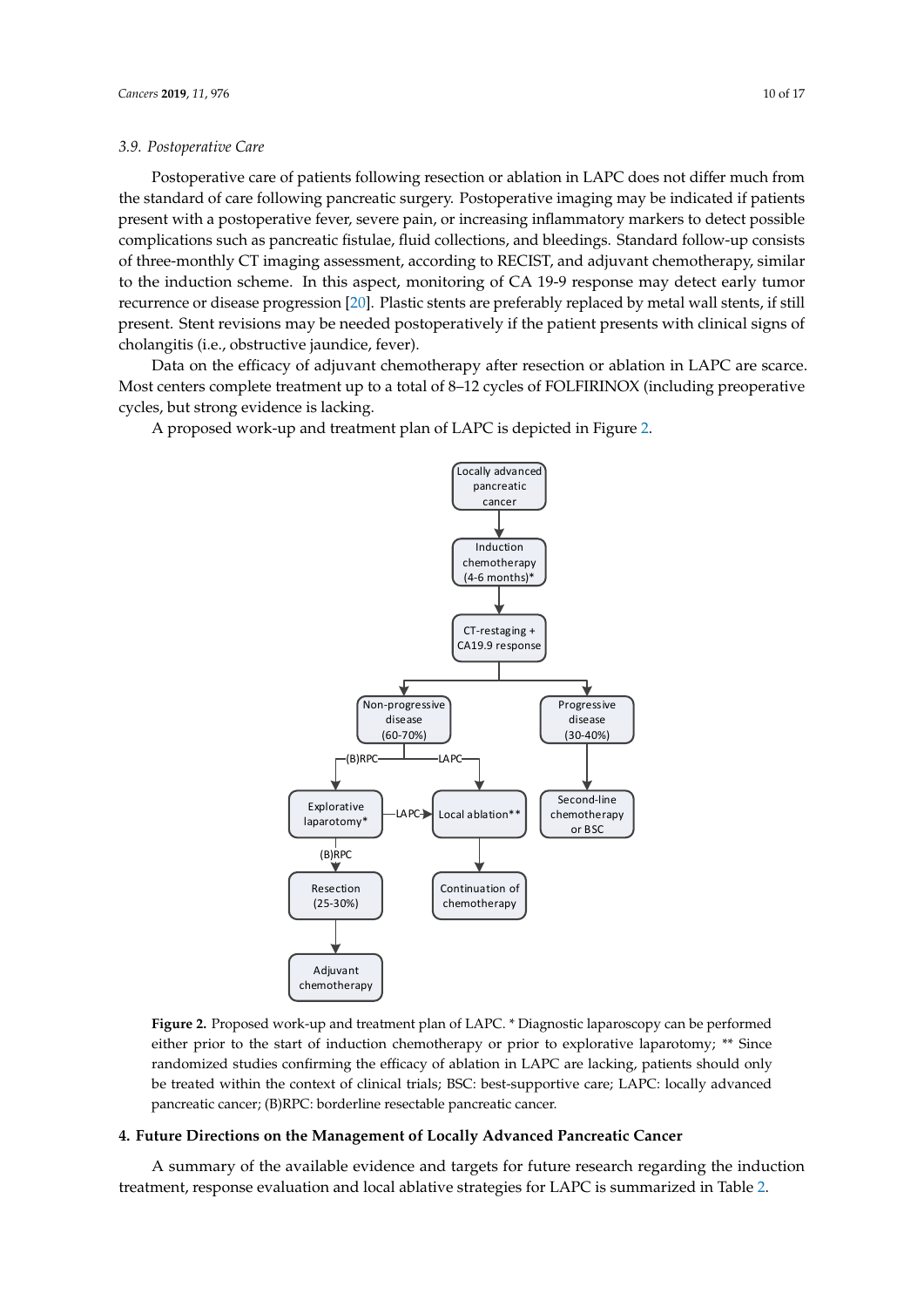| Subject                  | <b>Current Evidence</b>                                                                                                                                                                                                                                                                                         | <b>Future Directions</b>                                                                                                                                                                                                                           |  |  |
|--------------------------|-----------------------------------------------------------------------------------------------------------------------------------------------------------------------------------------------------------------------------------------------------------------------------------------------------------------|----------------------------------------------------------------------------------------------------------------------------------------------------------------------------------------------------------------------------------------------------|--|--|
|                          | Promising results are reported for the use of FOLFIRINOX and<br>gemcitabine-nab-paclitaxel as induction treatment of LAPC. It currently remains<br>unknown which of the two regimen is superior as first-line treatment of LAPC.                                                                                | The results of the ongoing NEOLAP study will assess the superiority of either<br>FOLFIRINOX or gemcitabine-nab-paclitaxel as induction treatment for LAPC.                                                                                         |  |  |
| Chemotherapy             | There currently is no consensus on the optimal duration of induction treatment of<br>LAPC. Some centers advocate two months treatment duration, whereas other<br>centers routinely treat patients for four months. This also accounts for the use of<br>adjuvant chemotherapy after initial induction treatment | Future studies should also determine the optimal duration of induction<br>chemotherapy and added value of adjuvant chemotherapy for LAPC after resection.                                                                                          |  |  |
| Response evaluation      | Current imaging modalities often underestimate the response of LAPC to induction<br>chemotherapy, as they cannot distinguish fibrosis from vital tumor tissue.                                                                                                                                                  | New response evaluation criteria and/or imaging modalities are required to more<br>accurately determine resectability after induction chemotherapy.                                                                                                |  |  |
|                          | Biomarkers may aid in selecting patients with good overall response to<br>chemotherapy but lack specificity.                                                                                                                                                                                                    | The added value of biomarkers to predict response to induction chemotherapy<br>should be established in future studies.                                                                                                                            |  |  |
|                          | Current evidence on resection of LAPC after induction chemotherapy is promising,<br>but randomized trials confirming the additional value of surgery after<br>chemotherapy are lacking.                                                                                                                         | Future randomized trials should establish the added value of surgery compared<br>with that of chemotherapy alone in LAPC.                                                                                                                          |  |  |
| Surgery                  | Because of the lack of accuracy of current imaging modalities to predict resectability<br>of LAPC, several centers advocate routine surgical exploration in patients with at<br>least stable disease after induction chemotherapy.                                                                              | The optimal selection criteria for surgical exploration of LAPC after induction<br>chemotherapy should be established.                                                                                                                             |  |  |
| Neoadjuvant radiotherapy | Some centers perform routine SBRT of LAPC prior to surgical exploration after<br>induction chemotherapy to improve the chance of a radical resection, decrease local<br>recurrence, and improve OS. The added value of this approach has not yet<br>been determined.                                            | The added value of SBRT prior to surgical exploration should be compared with<br>that of chemotherapy alone in patients with LAPC undergoing surgical exploration<br>after induction chemotherapy.                                                 |  |  |
|                          | Local ablative therapies are considered in some centers in patients with persistent<br>LAPC after induction chemotherapy. Randomized trials to determine the added<br>value of ablative therapies to chemotherapy-alone are lacking.                                                                            | The results of the currently ongoing PELICAN trial will assess the added value of<br>RFA to chemotherapy-alone.                                                                                                                                    |  |  |
| Ablative therapies       | Currently there are no completed trials comparing multiple ablative modalities.<br>Therefore, the superiority of either technique (IRE, RFA, SBRT) remains unknown.                                                                                                                                             | The ongoing CROSSFIRE trial will determine the superiority of either IRE or SABR<br>in patients with LAPC after induction chemotherapy. Future comparative studies<br>are needed to determine the most effective local ablative treatment in LAPC. |  |  |
|                          | There is increasing evidence that local ablative therapies can induce a systemic<br>anti-tumor response (i.e., abscopal effect). It is suggested to combine local treatment<br>with immunotherapy to both increase local-and distant disease control                                                            | Future studies should focus on combining local ablative therapy with<br>(systemic) immunotherapy.                                                                                                                                                  |  |  |

# **Table 2.** Future directions on the management of locally advanced pancreatic cancer.

<span id="page-10-0"></span>LAPC: locally advanced pancreatic cancer; IRE: irreversible electroporation; RFA: radiofrequency ablation; SBRT: stereotactic body radiation therapy; SABR: stereotactic ablative radiotherapy.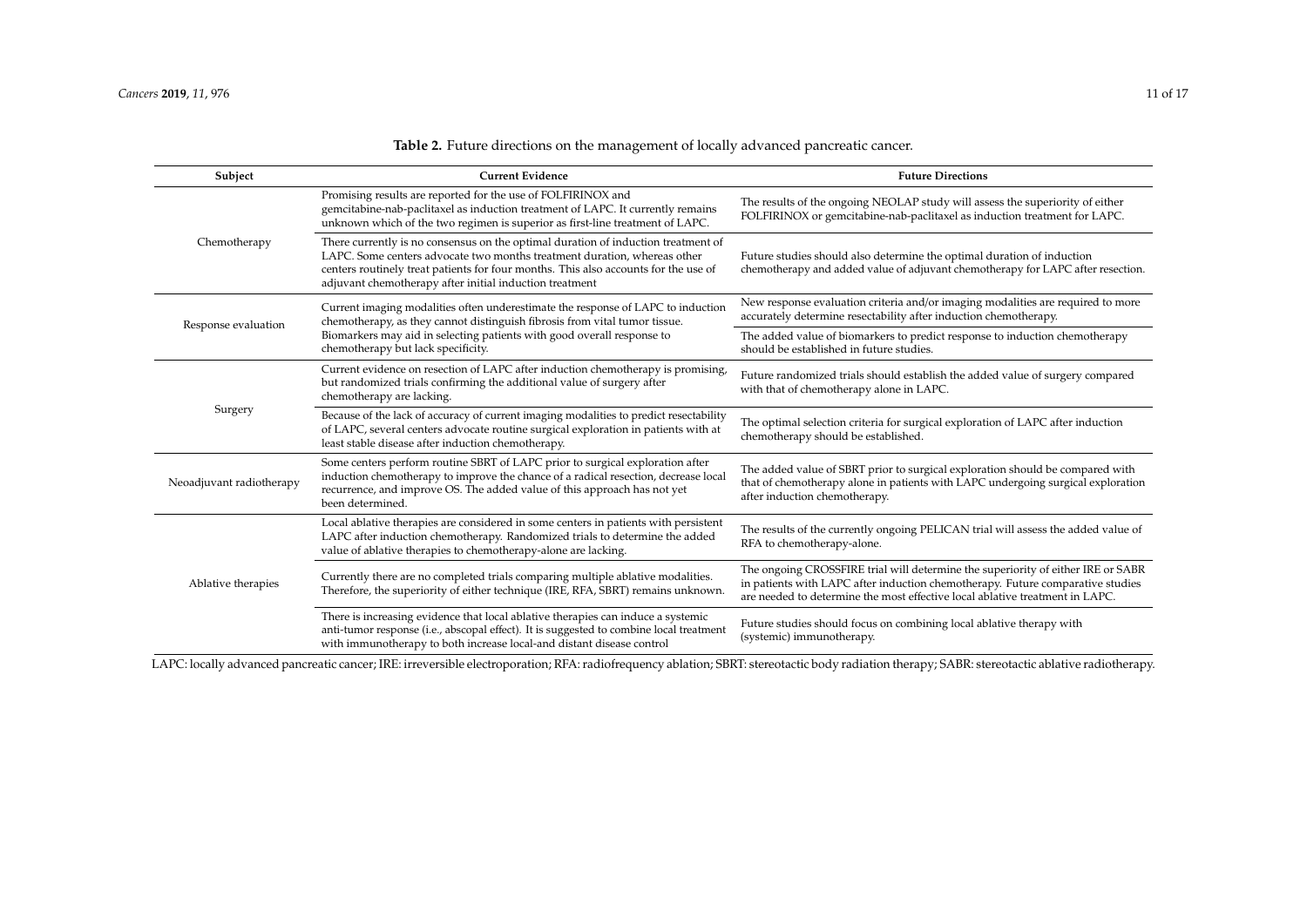# **5. Conclusions**

The treatment of LAPC has greatly evolved in recent years. Systemic treatment with FOLFIRINOX and gemcitabine-nab-paclitaxel alone leads to a 14–16 months survival, whereas in patients with stable disease after 2–4 months systemic treatment, based on imaging and CA 19-9, resection is feasible in 25–30% (10% of all-comers), with a median 30 months overall survival. The criteria for surgical exploration and ablation of LAPC are not yet standardized. Future studies will have to identify the clinical relevance of biomarker (e.g., circulating tumor DNA, inflammatory parameter risk scores) stratified treatment of patients with LAPC. Due to the improvement of systemic therapy, outcomes of (surgical) treatment of LAPC have much improved. If resection is not feasible, IRE, RFA and SBRT could be used, but only in the setting of clinical trials. Interpretation of the impact of FOLFIRINOX and/or gem-nab is difficult and requires expertise and patient participation in prospective cohorts, and preferably randomized controlled trials. International collaboration is required to further improve the management, survival, and quality of life of patients with LAPC.

**Author Contributions:** Conceptualization, E.v.V., J.A.V., C.H.v.E., M.G.B.; writing—original draft preparation, E.v.V., C.v.d.O., J.A.V., L.J.B., M.S.W., M.G.B.; writing—review and editing, J.W.W., M.d.C., K.P.v.L., M.R.M., G.v.T., T.H., C.L.W., H.v.S., B.G.K., O.R.B., I.Q.M., C.H.v.E., M.G.B.; visualization, E.v.V., C.v.d.O., J.A.V., M.G.B.; supervision, O.R.B., I.Q.M., C.H.v.E., M.G.B.; funding acquisition, E.v.V., J.A.V., J.W.W., K.P.v.L., O.R.B., M.G.B.

**Funding:** E.v.V., J.A.V., K.P.v.L. and M.G.B. received a grant (No. 2014-7244) from the Dutch Cancer Society (KWF) for studies on irreversible electroporation in pancreatic cancer. M.S.W., I.Q.M. and M.G.B. received a grant from KWF for studies on radiofrequency ablation in pancreatic cancer (No. 2014-7444). M.G.B., J.W.W. and O.R.B. received a grant (No. 2013-5842) from KWF for studies on pancreatic cancer.

**Conflicts of Interest:** M.R.M. and K.P.v.L. are paid consultants for AngioDynamics®. The other authors declare no conflict of interest. The funders had no role in the design of the study; in the collection, analyses, or interpretation of data; in the writing of the manuscript, or in the decision to publish the results.

## <span id="page-11-6"></span>**Appendix A. Search Strategy: PubMed**

((locally advanced pancreatic cancer OR LAPC OR locally advanced PDAC OR non-resectable pancreatic cancer OR unresectable pancreatic cancer [tiab]) AND (induction OR neoadjuvant OR pre-operative OR preoperative [tiab]) AND (chemotherapy OR chemo OR FOLFIRINOX OR gemcitabine [tiab])).

# **References**

- <span id="page-11-0"></span>1. Ferlay, J.; Soerjomataram, I.; Ervik, M.; Dikshit, R.; Eser, S.; Mathers, C.; Rebelo, M.; Parkin, D.M.; Forman, D.; Bray, F. *GLOBOCAN 2012 v1.1, Cancer Incidence and Mortality Worldwide: IARC CancerBase No. 11*; International Agency for Research on Cancer: Lyon, France, 2014.
- <span id="page-11-1"></span>2. Siegel, R.L.; Miller, K.D.; Jemal, A. Cancer statistics, 2015. *CA Cancer J. Clin.* **2015**, *65*, 5–29. [\[CrossRef\]](http://dx.doi.org/10.3322/caac.21254) [\[PubMed\]](http://www.ncbi.nlm.nih.gov/pubmed/25559415)
- <span id="page-11-2"></span>3. Siegel, R.; Naishadham, D.; Jemal, A. Cancer statistics, 2013. *CA Cancer J. Clin.* **2013**, *63*, 11–30. [\[CrossRef\]](http://dx.doi.org/10.3322/caac.21166) [\[PubMed\]](http://www.ncbi.nlm.nih.gov/pubmed/23335087)
- <span id="page-11-3"></span>4. Ducreux, M.; Cuhna, A.S.; Caramella, C.; Hollebecque, A.; Burtin, P.; Goere, D.; Seufferlein, T.; Haustermans, K.; Van Laethem, J.L.; Conroy, T.; et al. Cancer of the pancreas: ESMO Clinical Practice Guidelines for diagnosis, treatment and follow-up. *Ann. Oncol.* **2015**, *26* (Suppl. 5), v56–v68. [\[CrossRef\]](http://dx.doi.org/10.1093/annonc/mdv295) [\[PubMed\]](http://www.ncbi.nlm.nih.gov/pubmed/26314780)
- <span id="page-11-4"></span>5. Rombouts, S.J.; Mungroop, T.H.; Heilmann, M.N.; van Laarhoven, H.W.; Busch, O.R.; Molenaar, I.Q.; Besselink, M.G.; Wilmink, J.W. FOLFIRINOX in Locally Advanced and Metastatic Pancreatic Cancer: A Single Centre Cohort Study. *J. Cancer* **2016**, *7*, 1861–1866. [\[CrossRef\]](http://dx.doi.org/10.7150/jca.16279) [\[PubMed\]](http://www.ncbi.nlm.nih.gov/pubmed/27698926)
- <span id="page-11-5"></span>6. Suker, M.; Beumer, B.R.; Sadot, E.; Marthey, L.; Faris, J.E.; Mellon, E.A.; El-Rayes, B.F.; Wang-Gillam, A.; Lacy, J.; Hosein, P.J.; et al. FOLFIRINOX for locally advanced pancreatic cancer: A systematic review and patient-level meta-analysis. *Lancet Oncol.* **2016**, *17*, 801–810. [\[CrossRef\]](http://dx.doi.org/10.1016/S1470-2045(16)00172-8)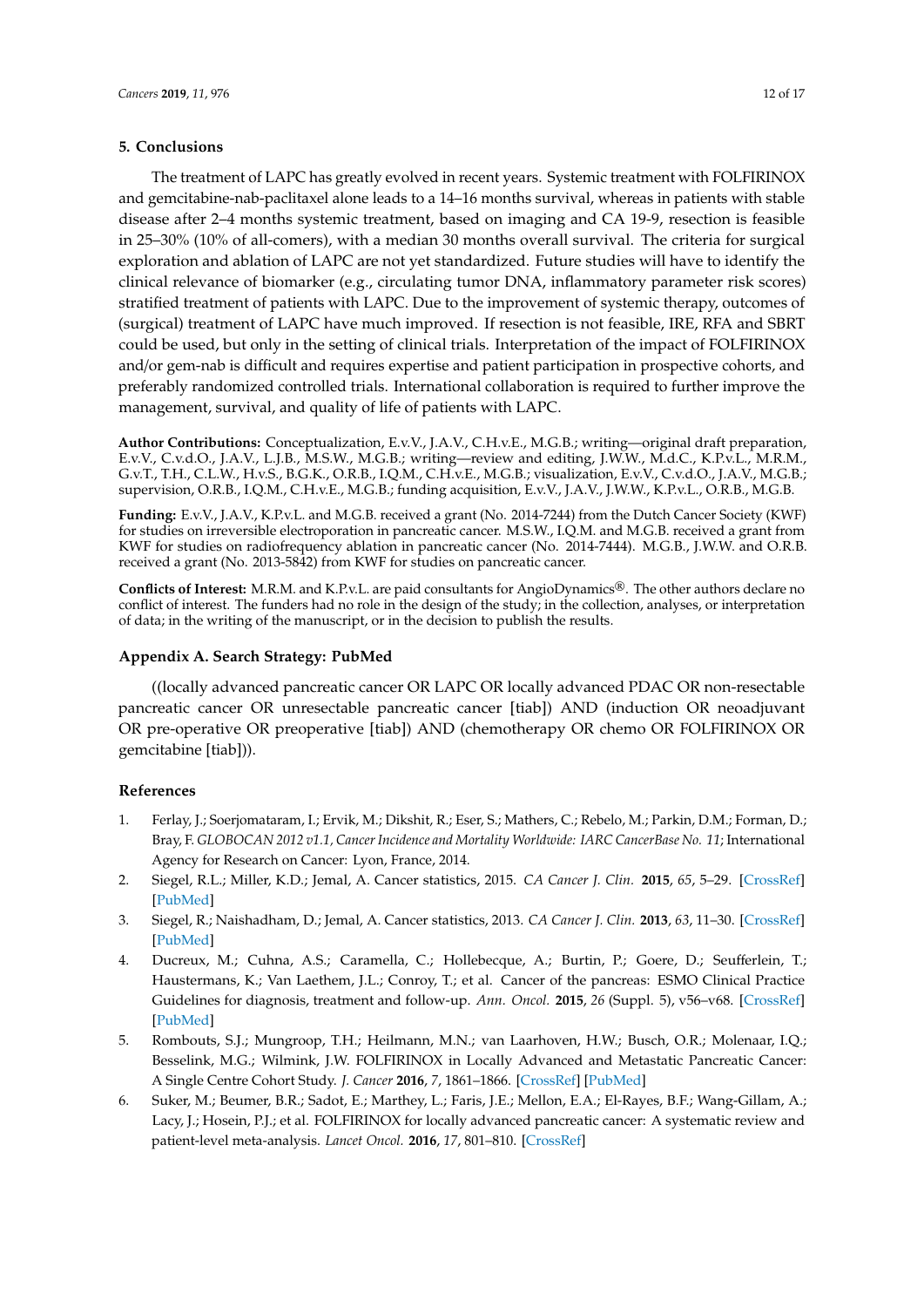- 7. Rombouts, S.J.; Walma, M.S.; Vogel, J.A.; van Rijssen, L.B.; Wilmink, J.W.; Mohammad, N.H.; van Santvoort, H.C.; Molenaar, I.Q.; Besselink, M.G. Systematic Review of Resection Rates and Clinical Outcomes After FOLFIRINOX-Based Treatment in Patients with Locally Advanced Pancreatic Cancer. *Ann. Surg. Oncol.* **2016**, *23*, 4352–4360. [\[CrossRef\]](http://dx.doi.org/10.1245/s10434-016-5373-2) [\[PubMed\]](http://www.ncbi.nlm.nih.gov/pubmed/27370653)
- <span id="page-12-0"></span>8. Petrelli, F.; Coinu, A.; Borgonovo, K.; Cabiddu, M.; Ghilardi, M.; Lonati, V.; Aitini, E.; Barni, S.; Gruppo Italiano per lo Studio dei Carcinomi dell'Apparato Digerente (GISCAD). FOLFIRINOX-based neoadjuvant therapy in borderline resectable or unresectable pancreatic cancer: A meta-analytical review of published studies. *Pancreas* **2015**, *44*, 515–521. [\[CrossRef\]](http://dx.doi.org/10.1097/MPA.0000000000000314) [\[PubMed\]](http://www.ncbi.nlm.nih.gov/pubmed/25872127)
- <span id="page-12-1"></span>9. Marthey, L.; Sa-Cunha, A.; Blanc, J.F.; Gauthier, M.; Cueff, A.; Francois, E.; Trouilloud, I.; Malka, D.; Bachet, J.B.; Coriat, R.; et al. FOLFIRINOX for locally advanced pancreatic adenocarcinoma: Results of an AGEO multicenter prospective observational cohort. *Ann. Surg. Oncol.* **2015**, *22*, 295–301. [\[CrossRef\]](http://dx.doi.org/10.1245/s10434-014-3898-9) [\[PubMed\]](http://www.ncbi.nlm.nih.gov/pubmed/25037971)
- <span id="page-12-2"></span>10. Ferrone, C.R.; Marchegiani, G.; Hong, T.S.; Ryan, D.P.; Deshpande, V.; McDonnell, E.I.; Sabbatino, F.; Santos, D.D.; Allen, J.N.; Blaszkowsky, L.S.; et al. Radiological and surgical implications of neoadjuvant treatment with FOLFIRINOX for locally advanced and borderline resectable pancreatic cancer. *Ann. Surg.* **2015**, *261*, 12–17. [\[CrossRef\]](http://dx.doi.org/10.1097/SLA.0000000000000867) [\[PubMed\]](http://www.ncbi.nlm.nih.gov/pubmed/25599322)
- <span id="page-12-3"></span>11. Eisenhauer, E.A.; Therasse, P.; Bogaerts, J.; Schwartz, L.H.; Sargent, D.; Ford, R.; Dancey, J.; Arbuck, S.; Gwyther, S.; Mooney, M.; et al. New response evaluation criteria in solid tumours: Revised RECIST guideline (version 1.1). *Eur. J. Cancer* **2009**, *45*, 228–247. [\[CrossRef\]](http://dx.doi.org/10.1016/j.ejca.2008.10.026) [\[PubMed\]](http://www.ncbi.nlm.nih.gov/pubmed/19097774)
- <span id="page-12-4"></span>12. Bagla, S.; Papadouris, D. Percutaneous irreversible electroporation of surgically unresectable pancreatic cancer: A case report. *J. Vasc. Interv. Radiol.* **2012**, *23*, 142–145. [\[CrossRef\]](http://dx.doi.org/10.1016/j.jvir.2011.10.002) [\[PubMed\]](http://www.ncbi.nlm.nih.gov/pubmed/22221480)
- <span id="page-12-5"></span>13. Rombouts, S.J.; Vogel, J.A.; van Santvoort, H.C.; van Lienden, K.P.; van Hillegersberg, R.; Busch, O.R.; Besselink, M.G.; Molenaar, I.Q. Systematic review of innovative ablative therapies for the treatment of locally advanced pancreatic cancer. *Br. J. Surg.* **2015**, *102*, 182–193. [\[CrossRef\]](http://dx.doi.org/10.1002/bjs.9716) [\[PubMed\]](http://www.ncbi.nlm.nih.gov/pubmed/25524417)
- <span id="page-12-6"></span>14. Tsai, S.; Christians, K.K.; Ritch, P.S.; George, B.; Khan, A.H.; Erickson, B.; Evans, D.B. Multimodality Therapy in Patients With Borderline Resectable or Locally Advanced Pancreatic Cancer: Importance of Locoregional Therapies for a Systemic Disease. *J. Oncol. Pract.* **2016**, *12*, 915–923. [\[CrossRef\]](http://dx.doi.org/10.1200/JOP.2016.016162) [\[PubMed\]](http://www.ncbi.nlm.nih.gov/pubmed/27858562)
- <span id="page-12-7"></span>15. Tempero, M.A.; Malafa, M.P.; Chiorean, E.G.; Czito, B.; Scaife, C.; Narang, A.K.; Fountzilas, C.; Wolpin, B.M.; Al-Hawary, M.; Asbun, H.; et al. Pancreatic Adenocarcinoma, Version 1.2019. *J. Natl. Compr. Cancer Netw.* **2019**, *17*, 202–210. [\[CrossRef\]](http://dx.doi.org/10.6004/jnccn.2019.0014)
- <span id="page-12-8"></span>16. Alizadeh, A.H.M.; Shahrokh, S.; Hadizadeh, M.; Padashi, M.; Zali, M.R. Diagnostic potency of EUS-guided FNA for the evaluation of pancreatic mass lesions. *Endosc. Ultrasound* **2016**, *5*, 30–34. [\[CrossRef\]](http://dx.doi.org/10.4103/2303-9027.175879) [\[PubMed\]](http://www.ncbi.nlm.nih.gov/pubmed/26879164)
- <span id="page-12-9"></span>17. Tyng, C.J.; Almeida, M.F.; Barbosa, P.N.; Bitencourt, A.G.; Berg, J.A.; Maciel, M.S.; Coimbra, F.J.; Schiavon, L.H.; Begnami, M.D.; Guimaraes, M.D.; et al. Computed tomography-guided percutaneous core needle biopsy in pancreatic tumor diagnosis. *World J. Gastroenterol.* **2015**, *21*, 3579–3586. [\[CrossRef\]](http://dx.doi.org/10.3748/wjg.v21.i12.3579) [\[PubMed\]](http://www.ncbi.nlm.nih.gov/pubmed/25834323)
- <span id="page-12-10"></span>18. Wu, E.; Zhou, S.; Bhat, K.; Ma, Q. CA 19-9 and pancreatic cancer. *Clin. Adv. Hematol. Oncol.* **2013**, *11*, 53–55. [\[PubMed\]](http://www.ncbi.nlm.nih.gov/pubmed/23596673)
- <span id="page-12-11"></span>19. Tsai, S.; George, B.; Wittmann, D.; Ritch, P.S.; Krepline, A.N.; Aldakkak, M.; Barnes, C.A.; Christians, K.K.; Dua, K.; Griffin, M.; et al. Importance of Normalization of CA19-9 Levels Following Neoadjuvant Therapy in Patients With Localized Pancreatic Cancer. *Ann. Surg.* **2018**. Epub ahead of print (accessed on 1 July 2019). [\[CrossRef\]](http://dx.doi.org/10.1097/SLA.0000000000003049) [\[PubMed\]](http://www.ncbi.nlm.nih.gov/pubmed/30312198)
- <span id="page-12-12"></span>20. Ballehaninna, U.K.; Chamberlain, R.S. The clinical utility of serum CA 19-9 in the diagnosis, prognosis and management of pancreatic adenocarcinoma: An evidence based appraisal. *J. Gastrointest. Oncol.* **2012**, *3*, 105–119. [\[CrossRef\]](http://dx.doi.org/10.3978/j.issn.2078-6891.2011.021) [\[PubMed\]](http://www.ncbi.nlm.nih.gov/pubmed/22811878)
- <span id="page-12-13"></span>21. Meijer, L.L.; Garajova, I.; Caparello, C.; Le Large, T.Y.S.; Frampton, A.E.; Vasile, E.; Funel, N.; Kazemier, G.; Giovannetti, E. Plasma miR-181a-5p Downregulation Predicts Response and Improved Survival After FOLFIRINOX in Pancreatic Ductal Adenocarcinoma. *Ann. Surg.* **2018**. Epub ahead of print (accessed on 1 July 2019). [\[CrossRef\]](http://dx.doi.org/10.1097/SLA.0000000000003084) [\[PubMed\]](http://www.ncbi.nlm.nih.gov/pubmed/30394883)
- <span id="page-12-14"></span>22. Tjensvoll, K.; Lapin, M.; Buhl, T.; Oltedal, S.; Steen-Ottosen Berry, K.; Gilje, B.; Soreide, J.A.; Javle, M.; Nordgard, O.; Smaaland, R. Clinical relevance of circulating KRAS mutated DNA in plasma from patients with advanced pancreatic cancer. *Mol. Oncol.* **2016**, *10*, 635–643. [\[CrossRef\]](http://dx.doi.org/10.1016/j.molonc.2015.11.012) [\[PubMed\]](http://www.ncbi.nlm.nih.gov/pubmed/26725968)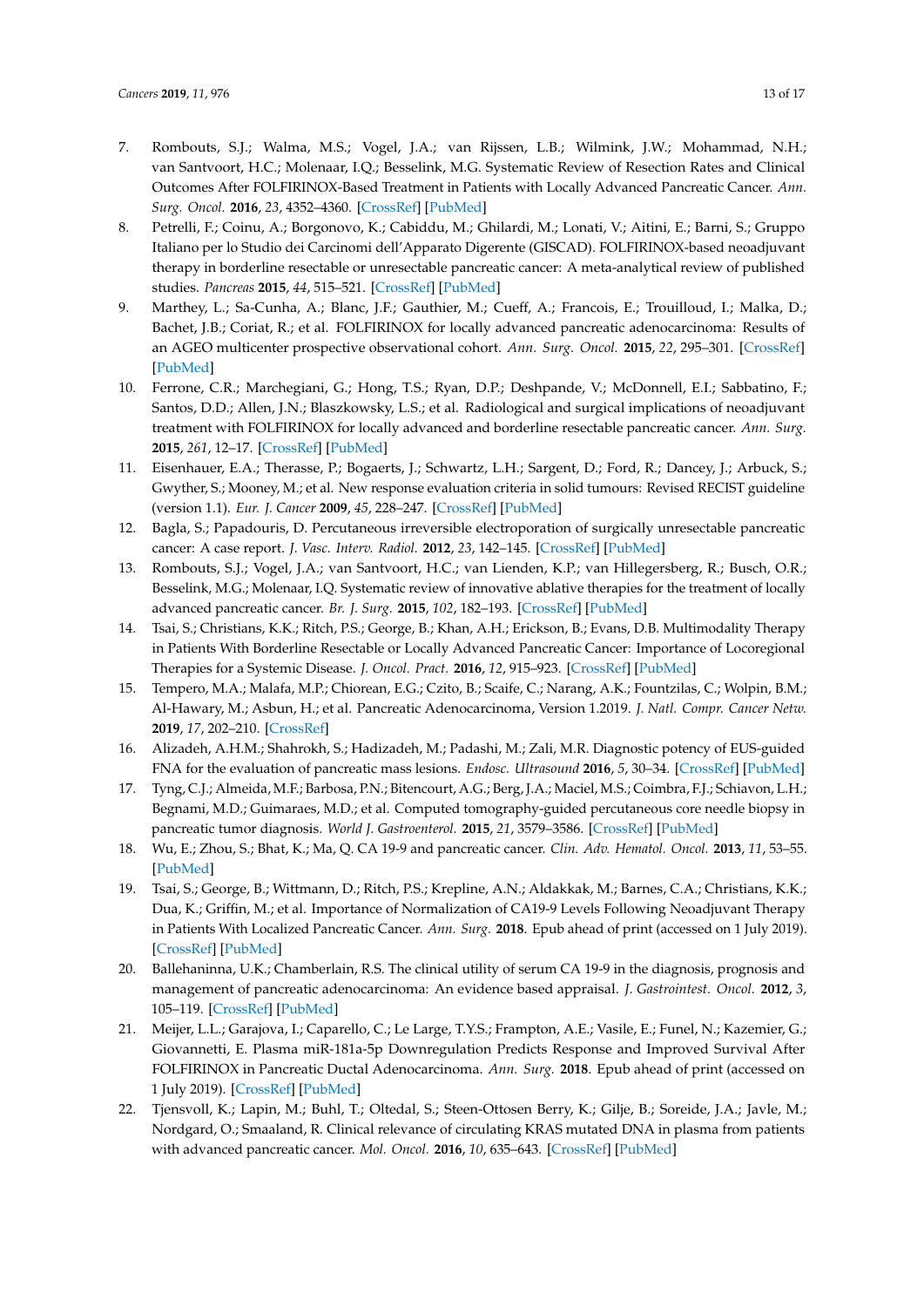- <span id="page-13-0"></span>23. Jimenez, R.E.; Warshaw, A.L.; Rattner, D.W.; Willett, C.G.; McGrath, D.; Fernandez-del Castillo, C. Impact of laparoscopic staging in the treatment of pancreatic cancer. *Arch. Surg.* **2000**, *135*, 409–414. [\[CrossRef\]](http://dx.doi.org/10.1001/archsurg.135.4.409) [\[PubMed\]](http://www.ncbi.nlm.nih.gov/pubmed/10768705)
- <span id="page-13-1"></span>24. Liu, R.C.; Traverso, L.W. Diagnostic laparoscopy improves staging of pancreatic cancer deemed locally unresectable by computed tomography. *Surg. Endosc.* **2005**, *19*, 638–642. [\[CrossRef\]](http://dx.doi.org/10.1007/s00464-004-8165-x) [\[PubMed\]](http://www.ncbi.nlm.nih.gov/pubmed/15776215)
- <span id="page-13-2"></span>25. Allen, V.B.; Gurusamy, K.S.; Takwoingi, Y.; Kalia, A.; Davidson, B.R. Diagnostic accuracy of laparoscopy following computed tomography (CT) scanning for assessing the resectability with curative intent in pancreatic and periampullary cancer. *Cochrane Database Syst. Rev.* **2016**, *7*, CD009323. [\[CrossRef\]](http://dx.doi.org/10.1002/14651858.CD009323.pub3) [\[PubMed\]](http://www.ncbi.nlm.nih.gov/pubmed/27383694)
- <span id="page-13-10"></span><span id="page-13-3"></span>26. Tol, J.A.; van Hooft, J.E.; Timmer, R.; Kubben, F.J.; van der Harst, E.; de Hingh, I.H.; Vleggaar, F.P.; Molenaar, I.Q.; Keulemans, Y.C.; Boerma, D.; et al. Metal or plastic stents for preoperative biliary drainage in resectable pancreatic cancer. *Gut* **2015**, *65*, 1981–1987. [\[CrossRef\]](http://dx.doi.org/10.1136/gutjnl-2014-308762) [\[PubMed\]](http://www.ncbi.nlm.nih.gov/pubmed/26306760)
- <span id="page-13-11"></span><span id="page-13-4"></span>27. Coelen, R.J.S.; Roos, E.; Rauws, E.A.J.; van Lienden, K.P.; van Delden, O.M.; van Gulik, T.M. Preoperative drainage for perihilar cholangiocarcinoma—Authors' reply. *Lancet Gastroenterol. Hepatol.* **2019**, *4*, 11–12. [\[CrossRef\]](http://dx.doi.org/10.1016/S2468-1253(18)30346-7)
- <span id="page-13-12"></span><span id="page-13-5"></span>28. Conroy, T.; Desseigne, F.; Ychou, M.; Bouche, O.; Guimbaud, R.; Becouarn, Y.; Adenis, A.; Raoul, J.L.; Gourgou-Bourgade, S.; de la Fouchardiere, C.; et al. FOLFIRINOX versus gemcitabine for metastatic pancreatic cancer. *N. Engl. J. Med.* **2011**, *364*, 1817–1825. [\[CrossRef\]](http://dx.doi.org/10.1056/NEJMoa1011923) [\[PubMed\]](http://www.ncbi.nlm.nih.gov/pubmed/21561347)
- <span id="page-13-13"></span><span id="page-13-6"></span>29. Stein, S.M.; James, E.S.; Deng, Y.; Cong, X.; Kortmansky, J.S.; Li, J.; Staugaard, C.; Indukala, D.; Boustani, A.M.; Patel, V.; et al. Final analysis of a phase II study of modified FOLFIRINOX in locally advanced and metastatic pancreatic cancer. *Br. J. Cancer* **2016**, *114*, 737–743. [\[CrossRef\]](http://dx.doi.org/10.1038/bjc.2016.45)
- <span id="page-13-14"></span><span id="page-13-7"></span>30. Von Hoff, D.D.; Ervin, T.; Arena, F.P.; Chiorean, E.G.; Infante, J.; Moore, M.; Seay, T.; Tjulandin, S.A.; Ma, W.W.; Saleh, M.N.; et al. Increased survival in pancreatic cancer with nab-paclitaxel plus gemcitabine. *N. Engl. J. Med.* **2013**, *369*, 1691–1703. [\[CrossRef\]](http://dx.doi.org/10.1056/NEJMoa1304369)
- <span id="page-13-15"></span><span id="page-13-8"></span>31. Muranaka, T.; Kuwatani, M.; Komatsu, Y.; Sawada, K.; Nakatsumi, H.; Kawamoto, Y.; Yuki, S.; Kubota, Y.; Kubo, K.; Kawahata, S.; et al. Comparison of efficacy and toxicity of FOLFIRINOX and gemcitabine with nab-paclitaxel in unresectable pancreatic cancer. *J. Gastrointest. Oncol.* **2017**, *8*, 566–571. [\[CrossRef\]](http://dx.doi.org/10.21037/jgo.2017.02.02)
- <span id="page-13-9"></span>32. Dhir, M.; Zenati, M.S.; Hamad, A.; Singhi, A.D.; Bahary, N.; Hogg, M.E.; Zeh, H.J., III; Zureikat, A.H. FOLFIRINOX Versus Gemcitabine/Nab-Paclitaxel for Neoadjuvant Treatment of Resectable and Borderline Resectable Pancreatic Head Adenocarcinoma. *Ann. Surg. Oncol.* **2018**, *25*, 1896–1903. [\[CrossRef\]](http://dx.doi.org/10.1245/s10434-018-6512-8) [\[PubMed\]](http://www.ncbi.nlm.nih.gov/pubmed/29761331)
- 33. Clinicaltrials.gov. Pancreatic Carcinoma: Chemoradiation Compared with Chemotherapy Alone after Induction Chemotherapy (CONKO-007). Available online: https://[clinicaltrials.gov](https://clinicaltrials.gov/ct2/show/NCT01827553)/ct2/show/NCT01827553 (accessed on 1 July 2019).
- 34. Clinicaltrials.gov. Trial to Investigate Intensified Neoadjuvant Chemotherapy in Locally Advanced Pancreatic Cancer (NEOLAP). Available online: https://[clinicaltrials.gov](https://clinicaltrials.gov/ct2/show/NCT02125136)/ct2/show/NCT02125136 (accessed on 1 July 2019).
- 35. Clinicaltrials.gov. Effect of Tumor Treating Fields (TTFields, 150 kHz) as Front-Line Treatment of Locally-advanced Pancreatic Adenocarcinoma Concomitant with Gemcitabine and Nab-Paclitaxel (PANOVA-3). Available online: https://[clinicaltrials.gov](https://clinicaltrials.gov/ct2/show/NCT03377491)/ct2/show/NCT03377491 (accessed on 1 July 2019).
- 36. Clinicaltrials.gov. Effect of Intratumoral Injection of Gene Therapy for Locally Advanced Pancreatic Cancer (THERGAP-02). Available online: https://[clinicaltrials.gov](https://clinicaltrials.gov/ct2/show/NCT02806687)/ct2/show/NCT02806687 (accessed on 1 July 2019).
- 37. Clinicaltrials.gov. Comparing the Efficacy of Irreversible Electroporation with Radiotherapy (CROSSFIRE). Available online: https://[clinicaltrials.gov](https://clinicaltrials.gov/ct2/show/NCT02791503)/ct2/show/NCT02791503 (accessed on 1 July 2019).
- 38. Clinicaltrials.gov. Phase III FOLFIRINOX (mFFX) +/- SBRT in Locally Advanced Pancreatic Cancer. Available online: https://[clinicaltrials.gov](https://clinicaltrials.gov/ct2/show/NCT01926197)/ct2/show/NCT01926197 (accessed on 1 July 2019).
- 39. Netherlands Trial Register. Pancreatic Locally Advanced Irresectable Cancer Ablation in the Netherlands (PELICAN). Available online: https://[www.trialregister.nl](https://www.trialregister.nl/trial/4997)/trial/4997 (accessed on 1 July 2019).
- <span id="page-13-16"></span>40. Vogel, J.A.; Rombouts, S.J.; de Rooij, T.; van Delden, O.M.; Dijkgraaf, M.G.; van Gulik, T.M.; van Hooft, J.E.; van Laarhoven, H.W.; Martin, R.C.; Schoorlemmer, A.; et al. Induction Chemotherapy Followed by Resection or Irreversible Electroporation in Locally Advanced Pancreatic Cancer (IMPALA): A Prospective Cohort Study. *Ann. Surg. Oncol.* **2017**, *24*, 2734–2743. [\[CrossRef\]](http://dx.doi.org/10.1245/s10434-017-5900-9) [\[PubMed\]](http://www.ncbi.nlm.nih.gov/pubmed/28560601)
- <span id="page-13-17"></span>41. Boone, B.A.; Steve, J.; Zenati, M.S.; Hogg, M.E.; Singhi, A.D.; Bartlett, D.L.; Zureikat, A.H.; Bahary, N.; Zeh, H.J., III. Serum CA 19-9 response to neoadjuvant therapy is associated with outcome in pancreatic adenocarcinoma. *Ann. Surg. Oncol.* **2014**, *21*, 4351–4358. [\[CrossRef\]](http://dx.doi.org/10.1245/s10434-014-3842-z) [\[PubMed\]](http://www.ncbi.nlm.nih.gov/pubmed/25092157)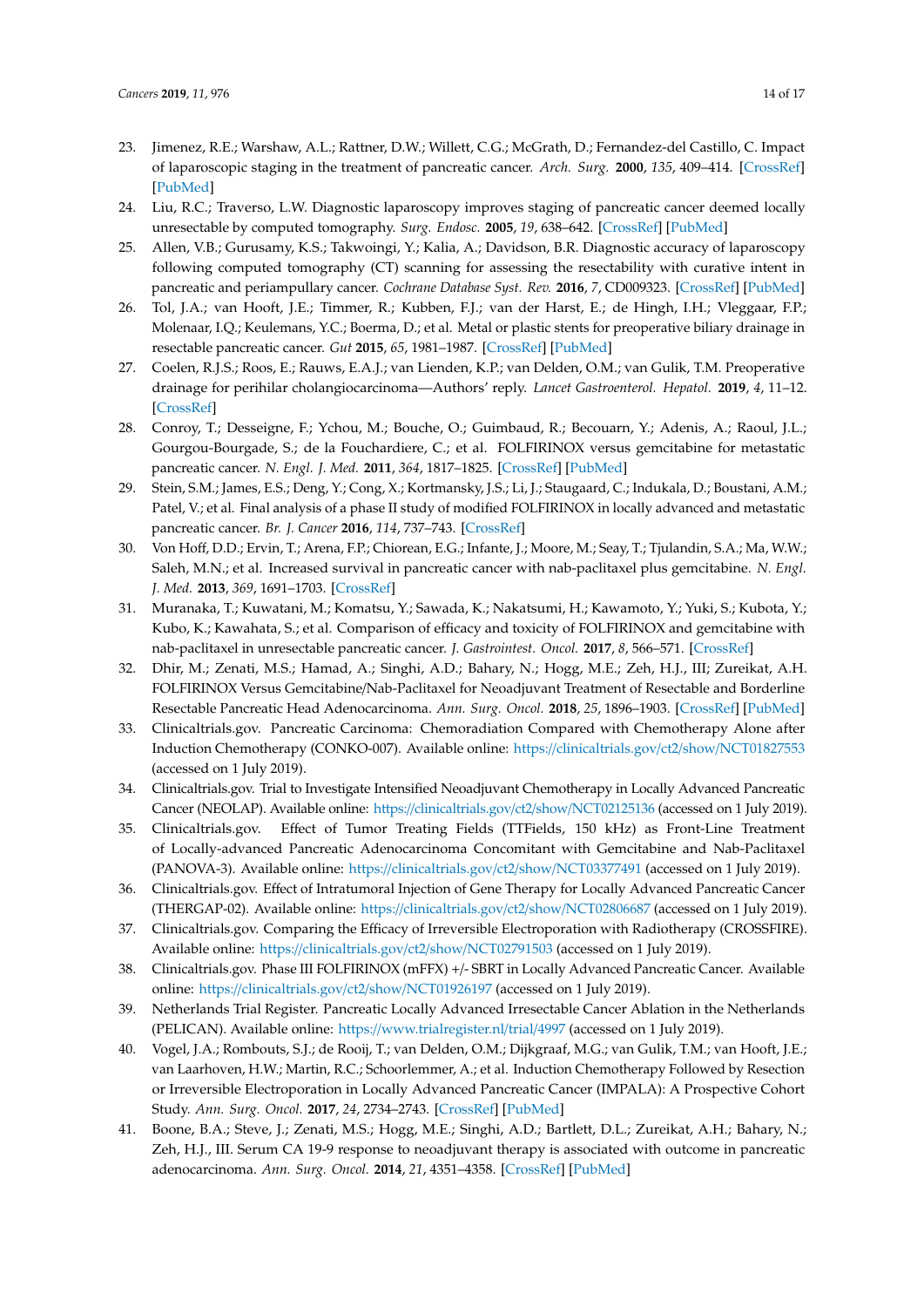- <span id="page-14-0"></span>42. Van Veldhuisen, E.; Vogel, J.A.; Klompmaker, S.; Busch, O.R.; van Laarhoven, H.W.M.; van Lienden, K.P.; Wilmink, J.W.; Marsman, H.A.; Besselink, M.G. Added value of CA19-9 response in predicting resectability of locally advanced pancreatic cancer following induction chemotherapy. *HPB (Oxford)* **2018**, *20*, 605–611. [\[CrossRef\]](http://dx.doi.org/10.1016/j.hpb.2018.01.001) [\[PubMed\]](http://www.ncbi.nlm.nih.gov/pubmed/29475787)
- <span id="page-14-1"></span>43. Hackert, T.; Sachsenmaier, M.; Hinz, U.; Schneider, L.; Michalski, C.W.; Springfeld, C.; Strobel, O.; Jager, D.; Ulrich, A.; Buchler, M.W. Locally Advanced Pancreatic Cancer: Neoadjuvant Therapy with Folfirinox Results in Resectability in 60% of the Patients. *Ann. Surg.* **2016**, *264*, 457–463. [\[CrossRef\]](http://dx.doi.org/10.1097/SLA.0000000000001850) [\[PubMed\]](http://www.ncbi.nlm.nih.gov/pubmed/27355262)
- <span id="page-14-2"></span>44. Bachellier, P.; Addeo, P.; Faitot, F.; Nappo, G.; Dufour, P. Pancreatectomy with Arterial Resection for Pancreatic Adenocarcinoma: How Can It Be Done Safely and With Which Outcomes? A Single Institution's Experience with 118 Patients. *Ann. Surg.* **2018**. Epub ahead of print (accessed on 1 July 2019). [\[CrossRef\]](http://dx.doi.org/10.1097/SLA.0000000000003010)
- 45. Del Chiaro, M.; Rangelova, E.; Halimi, A.; Ateeb, Z.; Scandavini, C.; Valente, R.; Segersvard, R.; Arnelo, U.; Verbeke, C.S. Pancreatectomy with arterial resection is superior to palliation in patients with borderline resectable or locally advanced pancreatic cancer. *HPB (Oxford)* **2019**, *21*, 219–225. [\[CrossRef\]](http://dx.doi.org/10.1016/j.hpb.2018.07.017) [\[PubMed\]](http://www.ncbi.nlm.nih.gov/pubmed/30093144)
- 46. Michelakos, T.; Pergolini, I.; Castillo, C.F.; Honselmann, K.C.; Cai, L.; Deshpande, V.; Wo, J.Y.; Ryan, D.P.; Allen, J.N.; Blaszkowsky, L.S.; et al. Predictors of Resectability and Survival in Patients with Borderline and Locally Advanced Pancreatic Cancer who Underwent Neoadjuvant Treatment With FOLFIRINOX. *Ann. Surg.* **2019**, *269*, 733–740. [\[CrossRef\]](http://dx.doi.org/10.1097/SLA.0000000000002600)
- 47. Rangelova, E.; Wefer, A.; Persson, S.; Valente, R.; Tanaka, K.; Orsini, N.; Segersvard, R.; Arnelo, U.; Del Chiaro, M. Surgery Improves Survival After Neoadjuvant Therapy for Borderline and Locally Advanced Pancreatic Cancer: A Single Institution Experience. *Ann. Surg.* **2019**. [\[CrossRef\]](http://dx.doi.org/10.1097/SLA.0000000000003301)
- <span id="page-14-3"></span>48. Tee, M.C.; Krajewski, A.C.; Groeschl, R.T.; Farnell, M.B.; Nagorney, D.M.; Kendrick, M.L.; Cleary, S.P.; Smoot, R.L.; Croome, K.P.; Truty, M.J. Indications and Perioperative Outcomes for Pancreatectomy with Arterial Resection. *J. Am. Coll. Surg.* **2018**, *227*, 255–269. [\[CrossRef\]](http://dx.doi.org/10.1016/j.jamcollsurg.2018.05.001)
- <span id="page-14-4"></span>49. Gemenetzis, G.; Groot, V.P.; Blair, A.B.; Laheru, D.A.; Zheng, L.; Narang, A.K.; Fishman, E.K.; Hruban, R.H.; Yu, J.; Burkhart, R.A.; et al. Survival in Locally Advanced Pancreatic Cancer After Neoadjuvant Therapy and Surgical Resection. *Ann. Surg.* **2018**, *91*. [\[CrossRef\]](http://dx.doi.org/10.1097/SLA.0000000000002753) [\[PubMed\]](http://www.ncbi.nlm.nih.gov/pubmed/29596120)
- <span id="page-14-5"></span>50. Al-Sakere, B.; Bernat, C.; Andre, F.; Connault, E.; Opolon, P.; Davalos, R.V.; Mir, L.M. A study of the immunological response to tumor ablation with irreversible electroporation. *Technol. Cancer Res. Treat.* **2007**, *6*, 301–306. [\[CrossRef\]](http://dx.doi.org/10.1177/153303460700600406) [\[PubMed\]](http://www.ncbi.nlm.nih.gov/pubmed/17668937)
- 51. Napoletano, C.; Taurino, F.; Biffoni, M.; De Majo, A.; Coscarella, G.; Bellati, F.; Rahimi, H.; Pauselli, S.; Pellicciotta, I.; Burchell, J.M.; et al. RFA strongly modulates the immune system and anti-tumor immune responses in metastatic liver patients. *Int. J. Oncol.* **2008**, *32*, 481–490. [\[CrossRef\]](http://dx.doi.org/10.3892/ijo.32.2.481) [\[PubMed\]](http://www.ncbi.nlm.nih.gov/pubmed/18202772)
- <span id="page-14-6"></span>52. Zhao, J.; Wen, X.F.; Tian, L.; Li, T.T.; Xu, C.Y.; Wen, X.X.; Melancon, M.P.; Gupta, S.; Shen, B.Z.; Peng, W.Y.; et al. Irreversible electroporation reverses resistance to immune checkpoint blockade in pancreatic cancer. *Nat. Commun.* **2019**, *10*, 899. [\[CrossRef\]](http://dx.doi.org/10.1038/s41467-019-08782-1) [\[PubMed\]](http://www.ncbi.nlm.nih.gov/pubmed/30796212)
- <span id="page-14-7"></span>53. Lin, M.; Alnaggar, M.; Liang, S.; Wang, X.; Liang, Y.; Zhang, M.; Chen, J.; Niu, L.; Xu, K. An important discovery on combination of irreversible electroporation and allogeneic natural killer cell immunotherapy for unresectable pancreatic cancer. *Oncotarget* **2017**, *8*, 101795–101807. [\[CrossRef\]](http://dx.doi.org/10.18632/oncotarget.21974) [\[PubMed\]](http://www.ncbi.nlm.nih.gov/pubmed/29254205)
- <span id="page-14-8"></span>54. Dababou, S.; Marrocchio, C.; Rosenberg, J.; Bitton, R.; Pauly, K.B.; Napoli, A.; Hwang, J.H.; Ghanouni, P. A meta-analysis of palliative treatment of pancreatic cancer with high intensity focused ultrasound. *J. Ther. Ultrasound* **2017**, *5*, 9. [\[CrossRef\]](http://dx.doi.org/10.1186/s40349-017-0080-4) [\[PubMed\]](http://www.ncbi.nlm.nih.gov/pubmed/28373906)
- <span id="page-14-9"></span>55. Sugar, I.P.; Neumann, E. Stochastic model for electric field-induced membrane pores electroporation. *Biophys. Chem.* **1984**, *19*, 211–225. [\[CrossRef\]](http://dx.doi.org/10.1016/0301-4622(84)87003-9)
- 56. Beebe, S.J.; Fox, P.M.; Rec, L.J.; Willis, E.L.; Schoenbach, K.H. Nanosecond, high-intensity pulsed electric fields induce apoptosis in human cells. *FASEB J. O*ff*. Publ. Fed. Am. Soc. Exp. Biol.* **2003**, *17*, 1493–1495. [\[CrossRef\]](http://dx.doi.org/10.1096/fj.02-0859fje) [\[PubMed\]](http://www.ncbi.nlm.nih.gov/pubmed/12824299)
- 57. Davalos, R.V.; Mir, I.L.; Rubinsky, B. Tissue ablation with irreversible electroporation. *Ann. Biomed. Eng.* **2005**, *33*, 223–231. [\[CrossRef\]](http://dx.doi.org/10.1007/s10439-005-8981-8)
- 58. Miller, L.; Leor, J.; Rubinsky, B. Cancer cells ablation with irreversible electroporation. *Technol. Cancer Res. Treat.* **2005**, *4*, 699–705. [\[CrossRef\]](http://dx.doi.org/10.1177/153303460500400615) [\[PubMed\]](http://www.ncbi.nlm.nih.gov/pubmed/16292891)
- 59. Edd, J.F.; Horowitz, L.; Davalos, R.V.; Mir, L.M.; Rubinsky, B. In vivo results of a new focal tissue ablation technique: Irreversible electroporation. *IEEE Trans. Biomed. Eng.* **2006**, *53*, 1409–1415. [\[CrossRef\]](http://dx.doi.org/10.1109/TBME.2006.873745) [\[PubMed\]](http://www.ncbi.nlm.nih.gov/pubmed/16830945)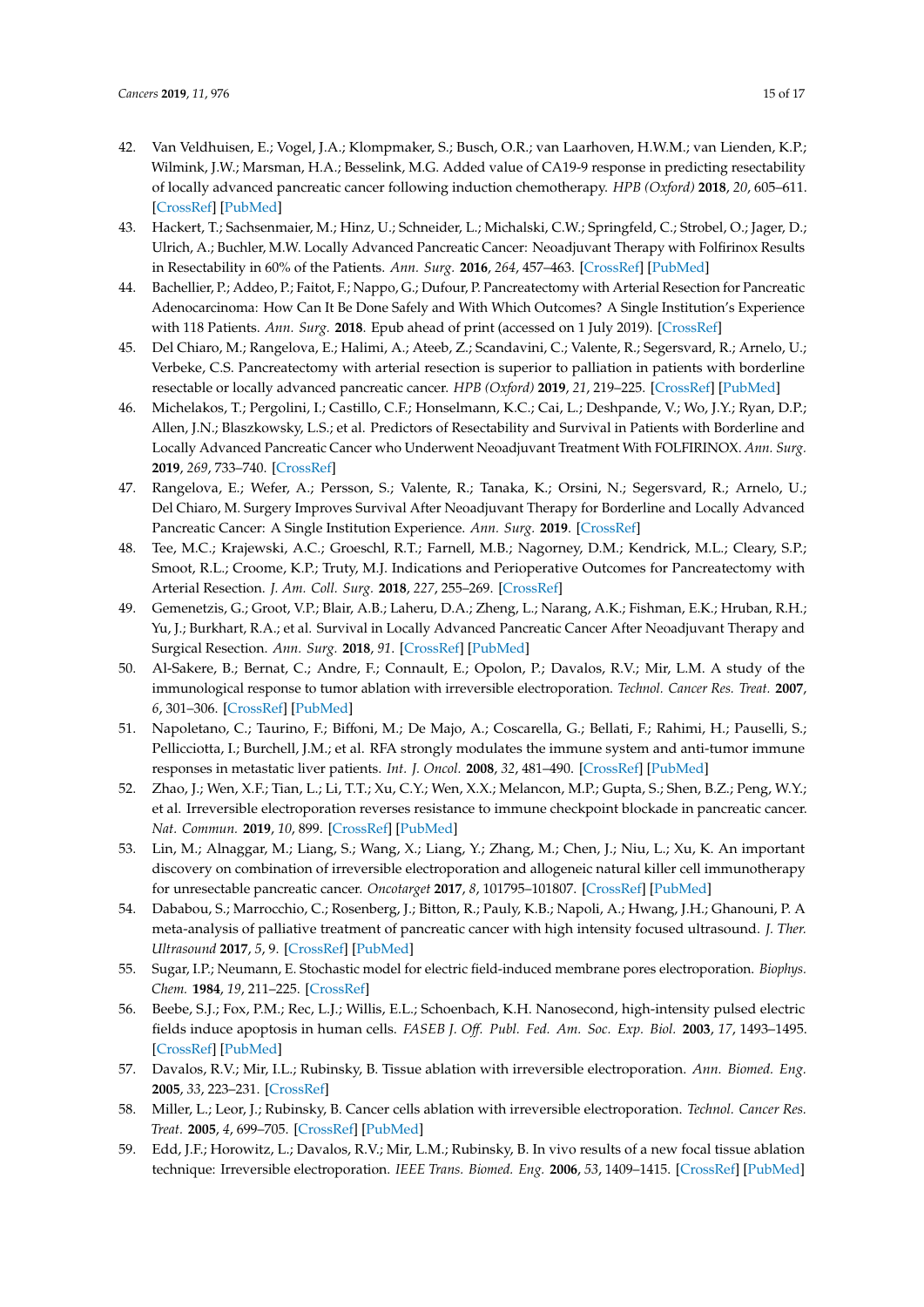- <span id="page-15-0"></span>60. Al-Sakere, B.; Andre, F.; Bernat, C.; Connault, E.; Opolon, P.; Davalos, R.V.; Rubinsky, B.; Mir, L.M. Tumor ablation with irreversible electroporation. *PLoS ONE* **2007**, *2*, e1135. [\[CrossRef\]](http://dx.doi.org/10.1371/journal.pone.0001135) [\[PubMed\]](http://www.ncbi.nlm.nih.gov/pubmed/17989772)
- <span id="page-15-1"></span>61. Daniels, C.; Rubinsky, B. Electrical field and temperature model of nonthermal irreversible electroporation in heterogeneous tissues. *J. Biomech. Eng.* **2009**, *131*, 071006. [\[CrossRef\]](http://dx.doi.org/10.1115/1.3156808) [\[PubMed\]](http://www.ncbi.nlm.nih.gov/pubmed/19640131)
- <span id="page-15-2"></span>62. Rubinsky, B.; Onik, G.; Mikus, P. Irreversible electroporation: A new ablation modality—Clinical implications. *Technol. Cancer Res. Treat.* **2007**, *6*, 37–48. [\[CrossRef\]](http://dx.doi.org/10.1177/153303460700600106) [\[PubMed\]](http://www.ncbi.nlm.nih.gov/pubmed/17241099)
- <span id="page-15-3"></span>63. Martin, R.C., II; Kwon, D.; Chalikonda, S.; Sellers, M.; Kotz, E.; Scoggins, C.; McMasters, K.M.; Watkins, K. Treatment of 200 locally advanced (stage III) pancreatic adenocarcinoma patients with irreversible electroporation: Safety and efficacy. *Ann. Surg.* **2015**, *262*, 486–494. [\[CrossRef\]](http://dx.doi.org/10.1097/SLA.0000000000001441) [\[PubMed\]](http://www.ncbi.nlm.nih.gov/pubmed/26258317)
- <span id="page-15-4"></span>64. Narayanan, G.; Hosein, P.J.; Beulaygue, I.C.; Froud, T.; Scheffer, H.J.; Venkat, S.R.; Echenique, A.M.; Hevert, E.C.; Livingstone, A.S.; Rocha-Lima, C.M.; et al. Percutaneous Image-Guided Irreversible Electroporation for the Treatment of Unresectable, Locally Advanced Pancreatic Adenocarcinoma. *J. Vasc. Interv. Radiol.* **2017**, *28*, 342–348. [\[CrossRef\]](http://dx.doi.org/10.1016/j.jvir.2016.10.023) [\[PubMed\]](http://www.ncbi.nlm.nih.gov/pubmed/27993507)
- <span id="page-15-5"></span>65. Scheffer, H.J.; Vroomen, L.G.; de Jong, M.C.; Melenhorst, M.C.; Zonderhuis, B.M.; Daams, F.; Vogel, J.A.; Besselink, M.G.; van Kuijk, C.; Witvliet, J.; et al. Ablation of Locally Advanced Pancreatic Cancer with Percutaneous Irreversible Electroporation: Results of the Phase I/II PANFIRE Study. *Radiology* **2017**, *282*, 585–597. [\[CrossRef\]](http://dx.doi.org/10.1148/radiol.2016152835)
- <span id="page-15-6"></span>66. Vogel, J.A.; van Veldhuisen, E.; Agnass, P.; Crezee, J.; Dijk, F.; Verheij, J.; van Gulik, T.M.; Meijerink, M.R.; Vroomen, L.G.; van Lienden, K.P.; et al. Time-Dependent Impact of Irreversible Electroporation on Pancreas, Liver, Blood Vessels and Nerves: A Systematic Review of Experimental Studies. *PLoS ONE* **2016**, *11*, e0166987. [\[CrossRef\]](http://dx.doi.org/10.1371/journal.pone.0166987) [\[PubMed\]](http://www.ncbi.nlm.nih.gov/pubmed/27870918)
- <span id="page-15-7"></span>67. Martin, R.C., II; Durham, A.N.; Besselink, M.G.; Iannitti, D.; Weiss, M.J.; Wolfgang, C.L.; Huang, K.W. Irreversible electroporation in locally advanced pancreatic cancer: A call for standardization of energy delivery. *J. Surg. Oncol.* **2016**, *114*, 865–871. [\[CrossRef\]](http://dx.doi.org/10.1002/jso.24404)
- <span id="page-15-8"></span>68. Scheffer, H.J.; Vogel, J.A.; van den Bos, W.; Neal, R.E., II; van Lienden, K.P.; Besselink, M.G.; van Gemert, M.J.; van der Geld, C.W.; Meijerink, M.R.; Klaessens, J.H.; et al. The Influence of a Metal Stent on the Distribution of Thermal Energy during Irreversible Electroporation. *PLoS ONE* **2016**, *11*, e0148457. [\[CrossRef\]](http://dx.doi.org/10.1371/journal.pone.0148457)
- <span id="page-15-9"></span>69. Kluger, M.D.; Epelboym, I.; Schrope, B.A.; Mahendraraj, K.; Hecht, E.M.; Susman, J.; Weintraub, J.L.; Chabot, J.A. Single-Institution Experience with Irreversible Electroporation for T4 Pancreatic Cancer: First 50 Patients. *Ann. Surg. Oncol.* **2016**, *23*, 1736–1743. [\[CrossRef\]](http://dx.doi.org/10.1245/s10434-015-5034-x) [\[PubMed\]](http://www.ncbi.nlm.nih.gov/pubmed/26714959)
- <span id="page-15-10"></span>70. Ruarus, A.; Vroomen, L.; Puijk, R.; Scheffer, H.; Meijerink, M. Locally Advanced Pancreatic Cancer: A Review of Local Ablative Therapies. *Cancers* **2018**, *10*, 16. [\[CrossRef\]](http://dx.doi.org/10.3390/cancers10010016) [\[PubMed\]](http://www.ncbi.nlm.nih.gov/pubmed/29320420)
- <span id="page-15-11"></span>71. D'Onofrio, M.; Crosara, S.; De Robertis, R.; Butturini, G.; Salvia, R.; Paiella, S.; Bassi, C.; Mucelli, R.P. Percutaneous Radiofrequency Ablation of Unresectable Locally Advanced Pancreatic Cancer: Preliminary Results. *Technol. Cancer Res. Treat.* **2017**, *16*, 285–294. [\[CrossRef\]](http://dx.doi.org/10.1177/1533034616649292) [\[PubMed\]](http://www.ncbi.nlm.nih.gov/pubmed/27193941)
- <span id="page-15-12"></span>72. D'Onofrio, M.; Barbi, E.; Girelli, R.; Martone, E.; Gallotti, A.; Salvia, R.; Martini, P.T.; Bassi, C.; Pederzoli, P.; Pozzi Mucelli, R. Radiofrequency ablation of locally advanced pancreatic adenocarcinoma: An overview. *World J. Gastroenterol.* **2010**, *16*, 3478–3483. [\[CrossRef\]](http://dx.doi.org/10.3748/wjg.v16.i28.3478) [\[PubMed\]](http://www.ncbi.nlm.nih.gov/pubmed/20653055)
- <span id="page-15-13"></span>73. U.S. National Library of Medicine. Clinical Trials. Pancreatic Locally Advanced Irresectable Cancer Ablation (PELICAN). Available online: https://[clinicaltrials.gov](https://clinicaltrials.gov/ct2/show/NCT03690323)/ct2/show/NCT03690323 (accessed on 1 July 2019).
- <span id="page-15-14"></span>74. Kim, M.S.; Kim, W.; Park, I.H.; Kim, H.J.; Lee, E.; Jung, J.H.; Cho, L.C.; Song, C.W. Radiobiological mechanisms of stereotactic body radiation therapy and stereotactic radiation surgery. *Radiat. Oncol. J.* **2015**, *33*, 265–275. [\[CrossRef\]](http://dx.doi.org/10.3857/roj.2015.33.4.265) [\[PubMed\]](http://www.ncbi.nlm.nih.gov/pubmed/26756026)
- <span id="page-15-15"></span>75. Moningi, S.; Dholakia, A.S.; Raman, S.P.; Blackford, A.; Cameron, J.L.; Le, D.T.; De Jesus-Acosta, A.M.C.; Hacker-Prietz, A.; Rosati, L.M.; Assadi, R.K.; et al. The Role of Stereotactic Body Radiation Therapy for Pancreatic Cancer: A Single-Institution Experience. *Ann. Surg. Oncol.* **2015**, *22*, 2352–2358. [\[CrossRef\]](http://dx.doi.org/10.1245/s10434-014-4274-5) [\[PubMed\]](http://www.ncbi.nlm.nih.gov/pubmed/25564157)
- <span id="page-15-16"></span>76. Van Veldhuisen, E.; Walma, M.S.; van Rijssen, L.B.; Busch, O.R.; Bruijnen, R.C.G.; van Delden, O.M.; Haj Mohammad, N.; de Hingh, I.H.; Yo, L.S.; van Laarhoven, H.W.; et al. Added value of intra-operative ultrasound to determine the resectability of locally advanced pancreatic cancer following FOLFIRINOX chemotherapy (IMAGE): A prospective multicenter study. *HPB (Oxford)* **2019**. Epub ahead of print (accessed on 1 July 2019). [\[CrossRef\]](http://dx.doi.org/10.1016/j.hpb.2019.02.017) [\[PubMed\]](http://www.ncbi.nlm.nih.gov/pubmed/31010633)